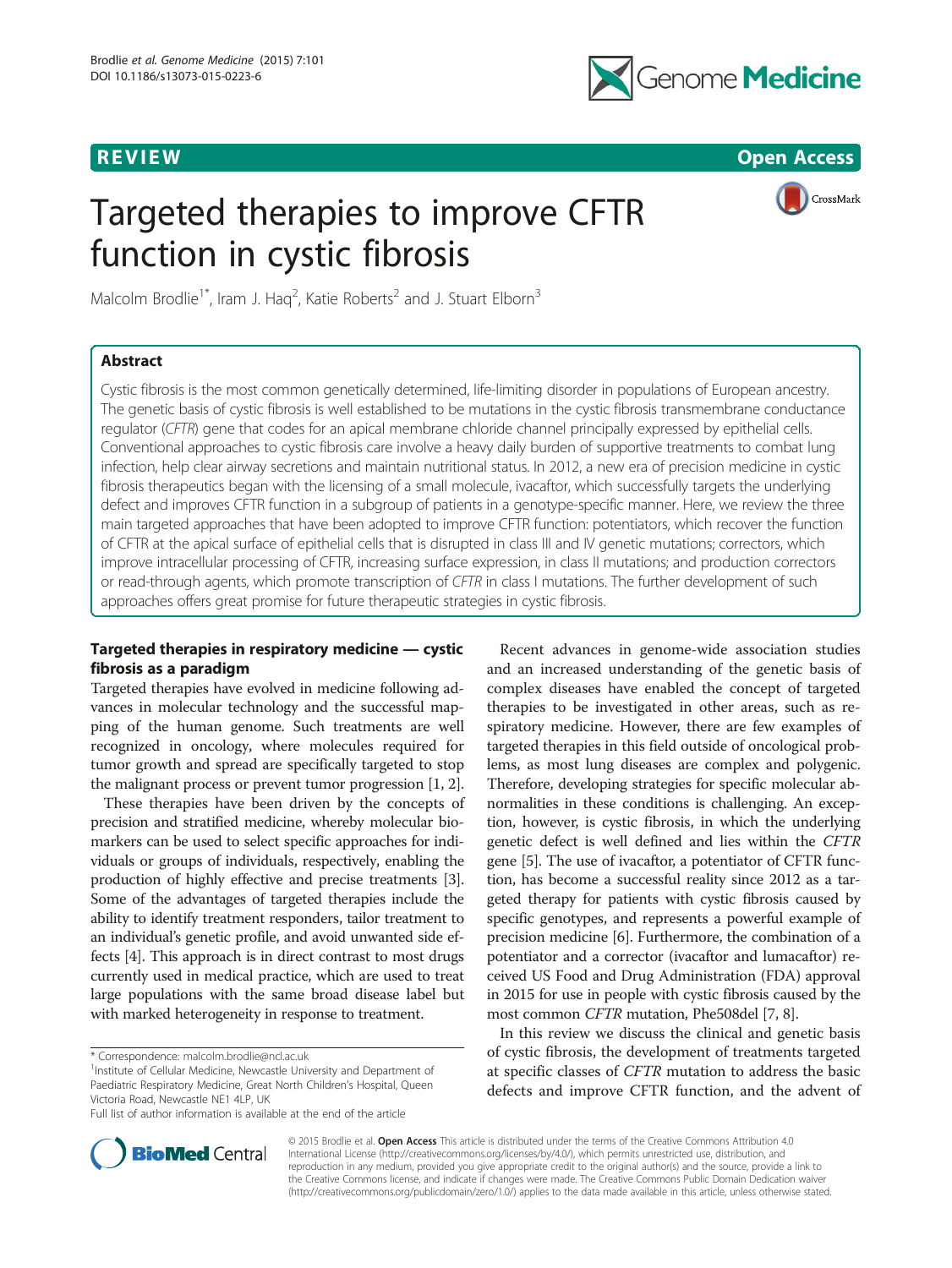<span id="page-1-0"></span>precision medicine in cystic fibrosis as a paradigm for other respiratory diseases.

# Genetic causes, clinical manifestations and patient care

Cystic fibrosis is the most common autosomal recessive life-limiting disorder [\[9](#page-13-0)]. It is particularly prevalent in northwestern European populations, with an incidence of around 1 in 2500 individuals, but it occurs in all populations worldwide. The CFTR gene was cloned 26 years ago and it encodes a chloride channel that is primarily expressed in epithelial cells [\[5](#page-13-0)]. Almost 2000 diseasecausing mutations have been identified in people with cystic fibrosis to date, but a much smaller number of mutations account for the vast majority of cases [\[9, 10](#page-13-0)]. CFTR mutations may be classified into six different categories

based on the mechanisms that are affected: CFTR synthesis, trafficking or function (Fig. 1 and Table [1](#page-2-0)).

Class I mutations result from nonsense, frameshift, or mRNA splicing mutations leading to absent CFTR production; for example, Gly542X, a nonsense mutation caused by a premature termination codon (PTC), results in an early translational defect and a truncated CFTR protein. Class II mutations, including Phe508del, are caused by defective CFTR processing. Although CFTR is correctly synthesized, missense and in-frame deletion mutations disrupt CFTR folding and trafficking to the cell surface. Class III mutations result in expression of CFTR at the cell membrane but channel gating is defective and results in impaired chloride transport function. For example, Gly551Asp, the most common class III mutation, eliminates the ability of ATP to increase the opening rate of CFTR [\[11](#page-13-0)].

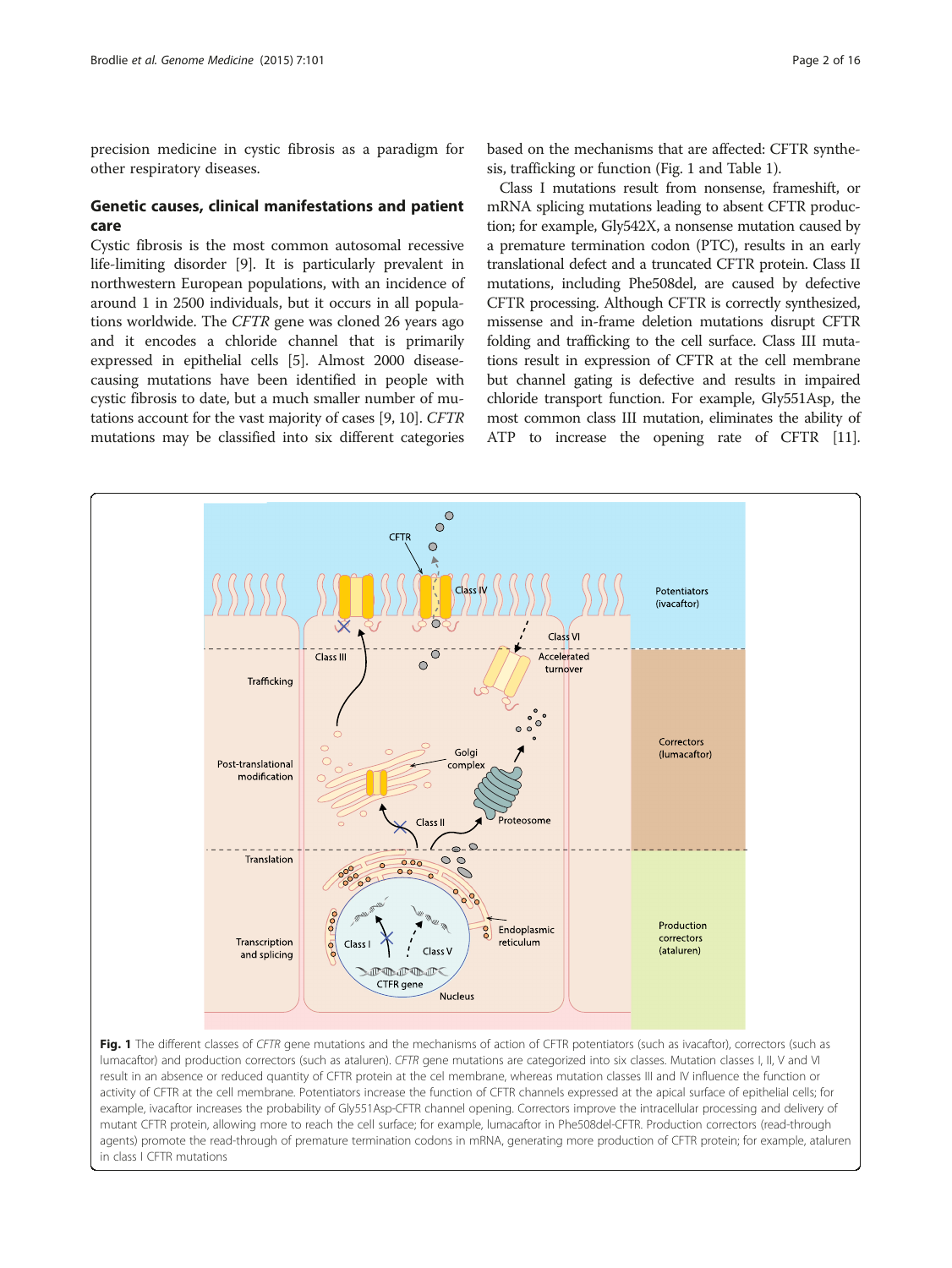<span id="page-2-0"></span>Table 1 Summary of different classes of CFTR mutations

| Mutation class | Nature of defect                              | Functional consequence                                  | Example                             | Therapeutic strategy                                                             |
|----------------|-----------------------------------------------|---------------------------------------------------------|-------------------------------------|----------------------------------------------------------------------------------|
|                | CFTR protein synthesis                        | Reduced CFTR protein expression                         | Gly542X                             | Production correctors (ataluren)                                                 |
| $\mathbb{I}$   | CFTR protein processing                       | Misfolded CFTR not transported to<br>cell surface       | Phe508del                           | Corrector plus potentiator (lumacaftor<br>plus ivacaftor, VX-661 plus ivacaftor) |
| $\mathbf{m}$   | CFTR channel gating                           | Reduced/lack of CFTR channel<br>opening                 | Gly551Asp                           | Potentiator (ivacaftor)                                                          |
| $\mathsf{IV}$  | CFTR channel conductance                      | Misshaped CFTR pore restricts<br>$CI-$ movement         | Arg117His                           | Potentiator (ivacaftor)                                                          |
| V              | Reduced CFTR protein production               | Very low levels of CFTR protein                         | $3849 + 10$ kb<br>$C \rightarrow T$ | No data available                                                                |
| $\vee$         | High CFTR protein turnover at cell<br>surface | Functional but unstable CFTR protein<br>at cell surface | 120del23                            | No data available                                                                |
|                |                                               |                                                         |                                     |                                                                                  |

kb kilobases

Conductance defects are seen in class IV mutations, in which chloride transport is restricted owing to an abnormal CFTR channel pore. Class IV mutations, such as Arg117His, often result in a milder phenotype owing to partial CFTR function. Very low levels of CFTR are found in class V mutations, in which splicing defects lead to defective mRNA processing. Finally, class VI mutations are characterized by a functional but unstable CFTR, resulting in high CFTR turnover at the cell surface. To add further complexity to this classification system, certain mutations may lead to more than one class of functional defect, for example, Phe508del results in class II and III problems [\[12](#page-13-0), [13\]](#page-13-0). Phe508del-CFTR is degraded at the level of the endoplasmic reticulum, with very little or zero mutant protein reaching the apical membrane of epithelial cells, which is typical of a class II CFTR mutation [\[14\]](#page-13-0). If Phe508del-CFTR is expressed at the apical membrane for example, following monotherapy with a CFTR corrector such as lumacaftor — it has been demonstrated that the chloride channel has a reduced probability of being open, operating as a class III gating CFTR mutation [\[15, 16\]](#page-13-0).

Cystic fibrosis is a multi-system disorder, but the vast majority of morbidity and mortality is associated with lung disease [[9\]](#page-13-0). Lung disease in cystic fibrosis is characterized by neutrophilic inflammation, retention of mucoid secretions and chronic endobronchial infection with specific organisms, most notably Pseudomonas aeruginosa. Ultimately, this leads to progressive bronchiectasis and premature death in young adulthood. Other clinical problems in cystic fibrosis include malabsorption due to exocrine pancreatic insufficiency, diabetes and liver disease. The exact mechanism as to how a defective chloride channel causes such extensive lung problems is not fully understood and several hypotheses have been proposed. These include effects on the airway surface liquid (ASL; the thin layer of liquid that sits above the apical membrane of airway epithelial cells in which cilia beat) [\[17](#page-13-0)], compromised mucociliary clearance [[18](#page-13-0)],

alterations in ASL pH [[19](#page-14-0)], defective innate immunity against pathogens [\[19](#page-14-0)], and pro-inflammatory responses in airway epithelial cells [\[20](#page-14-0)–[22](#page-14-0)].

The development and implementation of various symptomatic treatments since cystic fibrosis was first recognized has greatly improved survival. In the 1970s and 1980s pancreatic enzyme replacement therapy and improved nutritional management were introduced [\[23\]](#page-14-0). In terms of lung disease, removal of mucus and secretions with chest physiotherapy [\[24\]](#page-14-0) and more advanced lung clearance devices and techniques, along with the more recent use of inhaled drugs such as dornase alpha (which helps cleave DNA in the airway from necrotic neutrophils, reducing the tenacity of secretions) [\[25\]](#page-14-0) and hypertonic saline (which works osmotically by increasing the hydration of mucus and ASL), have also been beneficial [\[26\]](#page-14-0). Furthermore, antimicrobial therapies targeting acute and chronic infection in the form of oral, intravenous and inhaled drugs are critical parts of modern cystic fibrosis treatment [\[27\]](#page-14-0). The development of specialist centers delivering expert multidisciplinary care in a coordinated fashion has also been crucial in improving outcomes [\[28\]](#page-14-0). At present, the median life expectancy of patients with cystic fibrosis has increased to nearly 40 years, with projected survival for newborn infants with cystic fibrosis born today beyond the fifth decade of life [[29](#page-14-0)]. Genetic testing is a normal part of the diagnostic process, along with measurement of sweat chloride levels as a measure of CFTR function [\[30\]](#page-14-0).

The treatments described above are all aimed at managing the downstream consequences of defective CFTR function and improving symptoms rather than tackling the underlying defect. Furthermore, these therapies represent a significant burden of care, involving physiotherapy multiple times a day along with numerous tablets and nebulizers. This burden is a particular problem in a lifelong condition such as cystic fibrosis, and adherence to treatment is a challenge even for the most dedicated of individuals [[31\]](#page-14-0).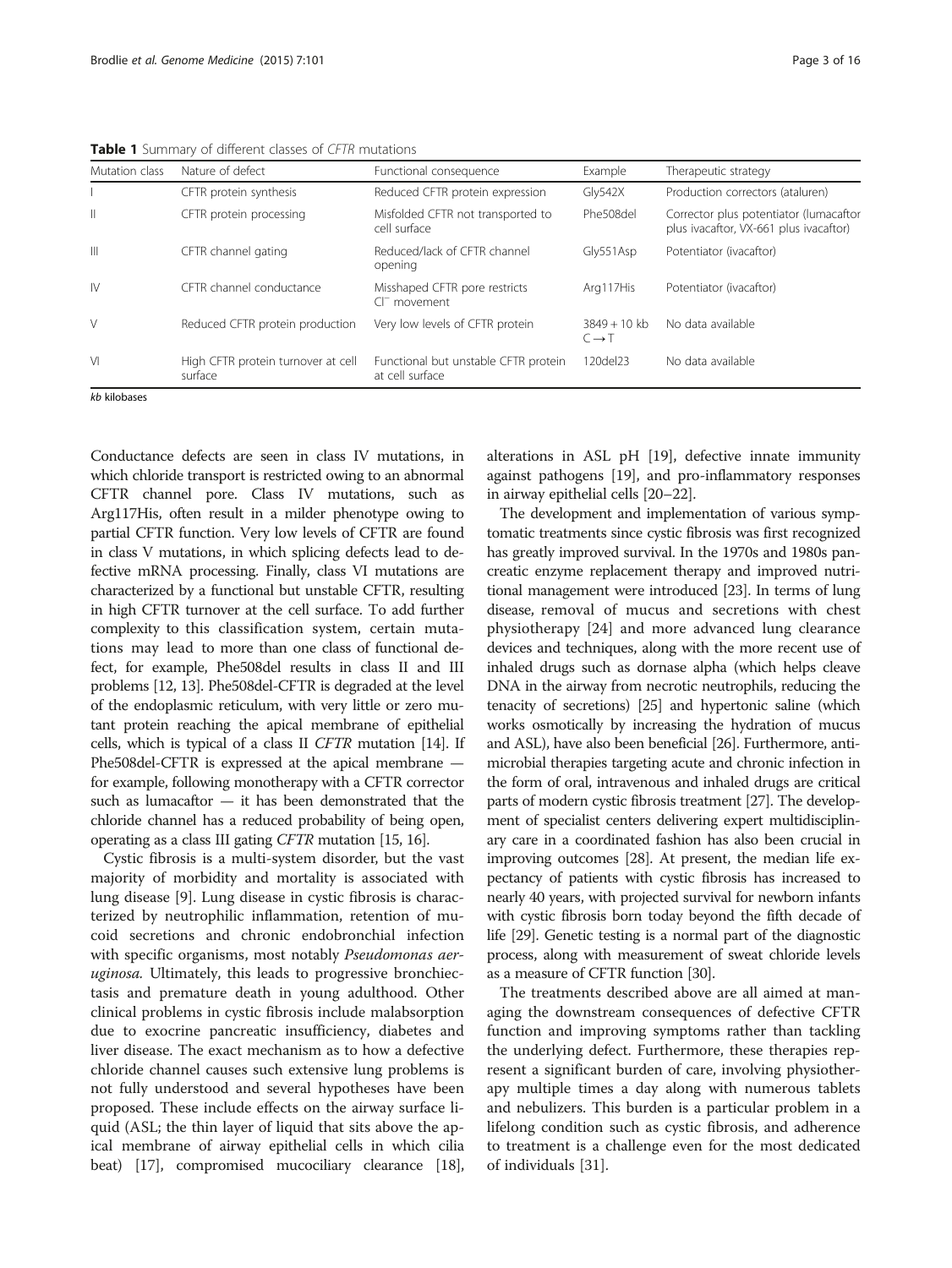# CFTR dysfunction as the underlying defect and potential therapeutic target

The relationship between the severity of disease in an individual and sweat chloride concentration as a readout of the level of CFTR function is complex. However, patients with mutations associated with lower levels of sweat  $\chi$ chloride — for example, in the intermediate range — generally have improved survival, slower decline in lung function and a less severe overall phenotype [[32](#page-14-0)]. This clinical observation confirms the logic of targeting CFTR to treat the fundamental defect in cystic fibrosis and makes it a highly attractive strategy [\[5\]](#page-13-0).

Gene therapy to introduce the wild-type CFTR gene into airway epithelial cells in patients with cystic fibrosis so that they express functional CFTR has an obvious and elegant rationale. A large amount of careful and methodical research has been performed in this field over several decades [\[33\]](#page-14-0). The UK Cystic Fibrosis Gene Therapy Consortium recently published the results of a phase IIb trial of CFTR gene therapy delivered monthly for a year by nebulizer using a non-viral liposomal vector [\[34\]](#page-14-0). This has provided proof-of-concept that liposomal CFTR gene therapy is well tolerated and can provide clinical benefit in terms of lung function to patients with a broad range of CFTR genotypes. Interestingly, responses to gene therapy appeared to be heterogeneous and a greater treatment effect was observed in participants with lower baseline forced expiratory volume in one second  $(FEV_1)$ . It is very likely that further human studies will follow in the next few years to optimize dosing and to determine in which patient groups this approach might be most useful [\[34](#page-14-0)]. In the future, gene editing or correction in stem cells may become another genetic approach for cystic fibrosis therapy, a strategy that was recently demonstrated in 2013 in an ex vivo intestinal organoid model [\[35](#page-14-0)].

An alternative method to address the fundamental defect in cystic fibrosis is the development of genotypespecific small-molecule drugs that modulate CFTR function. Three main approaches have been adopted (Fig. [1](#page-1-0)). First, potentiators increase the function of CFTR channels expressed at the apical surface of epithelial cells and are used in class III or IV CFTR mutations, in which CFTR reaches the surface of cells but is dysfunctional. Second, correctors improve the intracellular processing and delivery of mutant CFTR protein in class II CFTR mutations, allowing more protein to reach the cell surface. Last, production correctors or read-through agents promote the read-through of PTCs in mRNA, allowing more production of the CFTR protein in class I CFTR mutations.

The simplest and most successful approach to date has been using small molecules to potentiate CFTR function in specific class III gating mutations in which CFTR is present at the cell membrane but is dysfunctional (Tables [1](#page-2-0) and [2](#page-4-0) and Fig. [1\)](#page-1-0). The most frequently occurring

class III mutation is Gly551Asp, which accounts for around 5 % of all mutant CFTR alleles in the population [[11](#page-13-0)]. Gly551Asp is a missense mutation, in which the amino acid glycine is substituted for aspartate at position 551 in the nucleotide-binding domain-1 of the gene. Although the protein is present at the cell surface, the channel fails to open in response to ATP, resulting in defective chloride channel transport. A CFTR potentiator — such as ivacaftor — that specifically targets this gating mutation can increase CFTR function at the cell surface and in intracellular organelles [\[36\]](#page-14-0).

Importantly, the most common CFTR mutation by far is Phe508del, which is found on at least one chromosome in around 85 % of people with cystic fibrosis, and correcting the function of Phe508del-CFTR is much more challenging [[14](#page-13-0), [37\]](#page-14-0). The mutant Phe508del-CFTR protein is misfolded, which leads to intracellular degradation by the proteasome in the endoplasmic reticulum, with very little protein reaching the plasma membrane (class II mutation) [\[38\]](#page-14-0). However, in vitro cell culture work has demonstrated that if the temperature of cells is lowered or if they are treated pharmacologically, it is possible to bypass the degradation of Phe508del-CFTR and increase trafficking to the plasma membrane [\[39](#page-14-0)]. Once expressed at the membrane, Phe508del-CFTR then behaves as a gating (class III) mutation whose function could be potentiated in a similar fashion to Gly551Asp-CFTR [[15](#page-13-0), [16](#page-13-0), [40\]](#page-14-0). Therefore, a dual CFTR corrector and potentiator approach is likely to be required to improve CFTR function in patients with the Phe508del mutation.

# The CFTR potentiatior ivacaftor

Ivacaftor (VX-770) is a small-molecule drug that was identified via high-throughput screening involving a library of nearly 230,000 potential therapeutic compounds [[41](#page-14-0)]. Further in vitro evaluation demonstrated that ivacaftor significantly augmented chloride transport and increased ASL height and cilia beat frequency in airway epithelial cells expressing Gly551Asp-CFTR mutation (Fig. [2\)](#page-5-0) [[36](#page-14-0)]. This watershed moment in cystic fibrosis therapeutics then led to fast-tracked clinical trials to investigate the efficacy of ivacaftor as an orally bioavailable drug in patients who had at least one Gly551Asp allele.

# Clinical trials of ivacaftor in patients with the Gly551Asp CFTR mutation

A phase II double-blinded placebo-controlled trial was performed to determine the safety, efficacy and adverse outcomes of different doses of ivacaftor and to ascertain any clinical improvements with treatment versus placebo (Table [2](#page-4-0)) [\[42\]](#page-14-0). Biomarkers of CFTR function, lung function and quality of life measures were also assessed [\[42](#page-14-0)].

Measures of CFTR function included nasal potential difference (as a marker of chloride conductance in the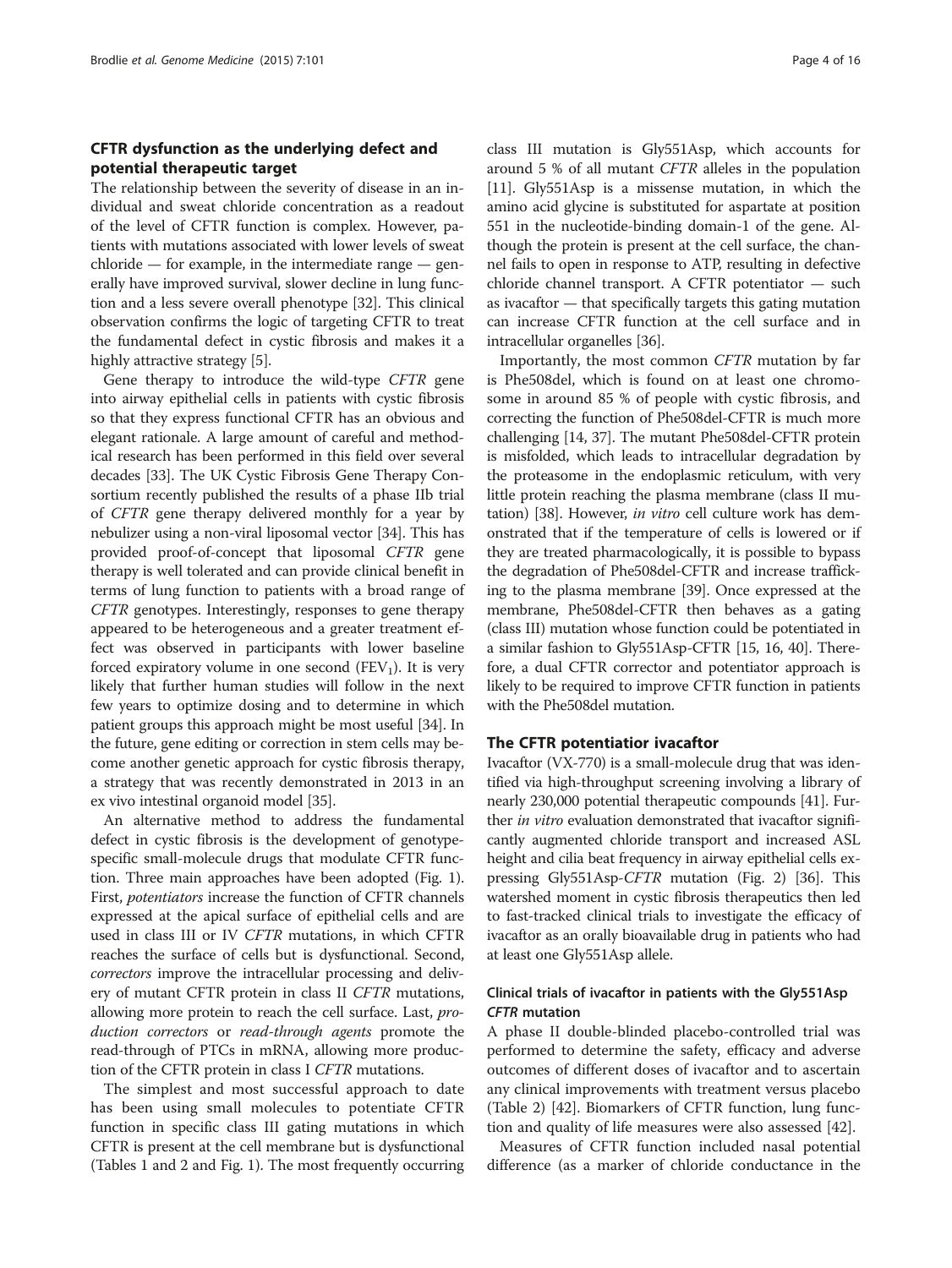| Study name and<br>reference                           | Accurso et al.<br>2010 [42]                | STRIVE: Ramsey<br>et al. 2011 [6]       | <b>ENVISION: Davies</b><br>et al. 2013 [43]     | Davies et al.<br>2013 [44]   | Barry et al. 2014 [45]             |                                                                                                           |
|-------------------------------------------------------|--------------------------------------------|-----------------------------------------|-------------------------------------------------|------------------------------|------------------------------------|-----------------------------------------------------------------------------------------------------------|
| Type of study                                         | Phase II RCT                               | Phase III RCT                           | Phase III RCT                                   | Phase III RCT                | Case-control study                 |                                                                                                           |
| Number of                                             | $n = 39$                                   | $n = 161$                               | $n = 52$                                        | $n = 21$                     | $n = 56$                           |                                                                                                           |
| participants                                          | Ivacaftor: 31:<br>placebo: 8               | Ivacaftor: 83;<br>placebo: 78           | Ivacaftor: 26;<br>placebo: 22                   |                              | Ivacaftor: 21; placebo: 35         |                                                                                                           |
| Duration                                              | 28 days                                    | 48 weeks                                | 48 weeks                                        | 29 days                      | 9 months                           |                                                                                                           |
| Inclusion criteria                                    | $\geq$ 18 years                            | $\geq$ 12 years                         | $6-11$ years                                    | $\geq$ 6 years               | $\geq$ 18 years                    |                                                                                                           |
|                                                       | $\geq$ 1 Gly551Asp allele                  | $\geq$ 1 Gly551Asp<br>allele            | ≥1 Gly551AspP<br>allele                         | $\geq$ 1 Gly551Asp<br>allele | $\geq$ 1 Gly551Asp allele          |                                                                                                           |
|                                                       | $FEV_1 > 40 \%$                            | FEV <sub>1</sub> 40-90 %                | FEV <sub>1</sub> 40-105 %                       | $FEV_1 > 90 %$               | FEV1 < 40 %                        |                                                                                                           |
|                                                       |                                            |                                         | Weight ≥15 kg                                   | LCI > 7.4                    | and/or actively listed             |                                                                                                           |
|                                                       |                                            |                                         |                                                 | Weight<br>$\geq$ 15 kg       | for lung transplant                |                                                                                                           |
| Outcome measure                                       | Median change from<br>baseline with 150 mg | Treatment<br>effect                     | Treatment effect                                | Treatment<br>effect          | Changes within<br>treated patients | Treated patients<br>versus controls                                                                       |
| Mean FEV <sub>1</sub><br>(percentage predicted)       | $+8.7$ ( $P = 0.008$ )                     | 24 weeks: +10.6<br>(P < 0.001)          | 24 weeks: +12.5<br>(P < 0.001)                  |                              | $+4.2$ ( $P = 0.0068$ )            | $+3.8$ versus $0.6$<br>$(P = 0.009; \text{median})$                                                       |
|                                                       |                                            | 48 weeks: +10.5<br>(P < 0.001)          | 48 weeks: +10<br>(P < 0.0006)                   |                              |                                    |                                                                                                           |
| Sweat chloride<br>levels (mmol/L)                     | $-59.5$ ( $P = 0.008$ )                    |                                         | $-47.9$ ( $P < 0.001$ ) $-54.3$ ( $P < 0.001$ ) |                              |                                    |                                                                                                           |
| CFQ-R score (points)                                  | $+8.3$ ( $P = 0.06$ )                      | $+8.6$ ( $P < 0.001$ )                  | $+6.1$ ( $P = 0.109$ )                          |                              |                                    |                                                                                                           |
| Nasal potential<br>difference (mV)                    | $-3.5 (P = 0.02)$                          |                                         |                                                 |                              |                                    |                                                                                                           |
| Weight (kg)                                           |                                            | $+2.7$ ( $P < 0.001$ )                  | $+2.8$ ( $P < 0.001$ )                          | $\overline{\phantom{0}}$     | $+1.8$ ( $P = 0.0058$ ;<br>median) | $+2.3$ versus 0.6<br>$(P = 0.25; \text{median})$                                                          |
| BMI                                                   |                                            |                                         | BMI-for-age z-score:<br>$0.45$ ( $P < 0.001$ )  |                              | median)                            | +1.1 kg/m <sup>2</sup> ( $P = 0.010$ ; +0.84 versus 0.2 kg/m <sup>2</sup><br>$(P = 0.234; \text{median})$ |
| Time on intravenous<br>antibiotics (days per<br>year) |                                            |                                         |                                                 |                              | $-36$ ( $P = 0.0016$ ;<br>median)  | $-36$ versus $+10$<br>$(P = 0.0003; \text{ median})$                                                      |
| Pulmonary<br>exacerbations                            |                                            | 55 % risk<br>reduction                  | No significant<br>difference                    |                              |                                    |                                                                                                           |
|                                                       |                                            | $(0.455$ hazard<br>ratio: $P = 0.001$ ) |                                                 |                              |                                    |                                                                                                           |
| LCI                                                   |                                            | $\overline{\phantom{0}}$                |                                                 | $-2.16$<br>(P < 0.0001)      |                                    |                                                                                                           |

<span id="page-4-0"></span>Table 2 Summary of clinical studies investigating the efficacy of ivacaftor in patients with cystic fibrosis and the Gly551Asp mutation

BMI body mass index (the weight in kilograms divided by the square of the height in meters), CFQ-R revised Cystic Fibrosis Questionnaire, FEV, percentage predicted forced expiratory volume in 1 second for age, sex and height, LCI lung clearance index, RCT randomized controlled trial

nasal epithelium) and sweat chloride concentration (as a readout of chloride reabsorption by CFTR in the sweat duct). Lung function was measured in terms of percentage of predicted  $FEV_1$ . Quality of life was assessed using the revised Cystic Fibrosis Questionnaire (CFQ-R). Patients aged 18 years or older who had at least one Gly551Asp allele and a predicted  $FEV<sub>1</sub>$  of at least 40 % were included in the study. The first stage of the study had a crossover design in which patients were randomly assigned to receive varying doses of ivacaftor (25 mg, 75 mg, 150 mg or placebo) every 12 hours over two 14 day periods with a washout time between these periods. The second stage was a parallel study, which involved new patients who were randomly assigned to receive varying doses of ivacaftor (150 mg, 250 mg or placebo) every 12 hours over 28 consecutive days.

Of 39 patients, 31 (79 %) received ivacaftor and 8 (21 %) received the placebo. In general, ivacaftor was well tolerated. The study found a partial improvement in nasal potential difference and significant improvements in sweat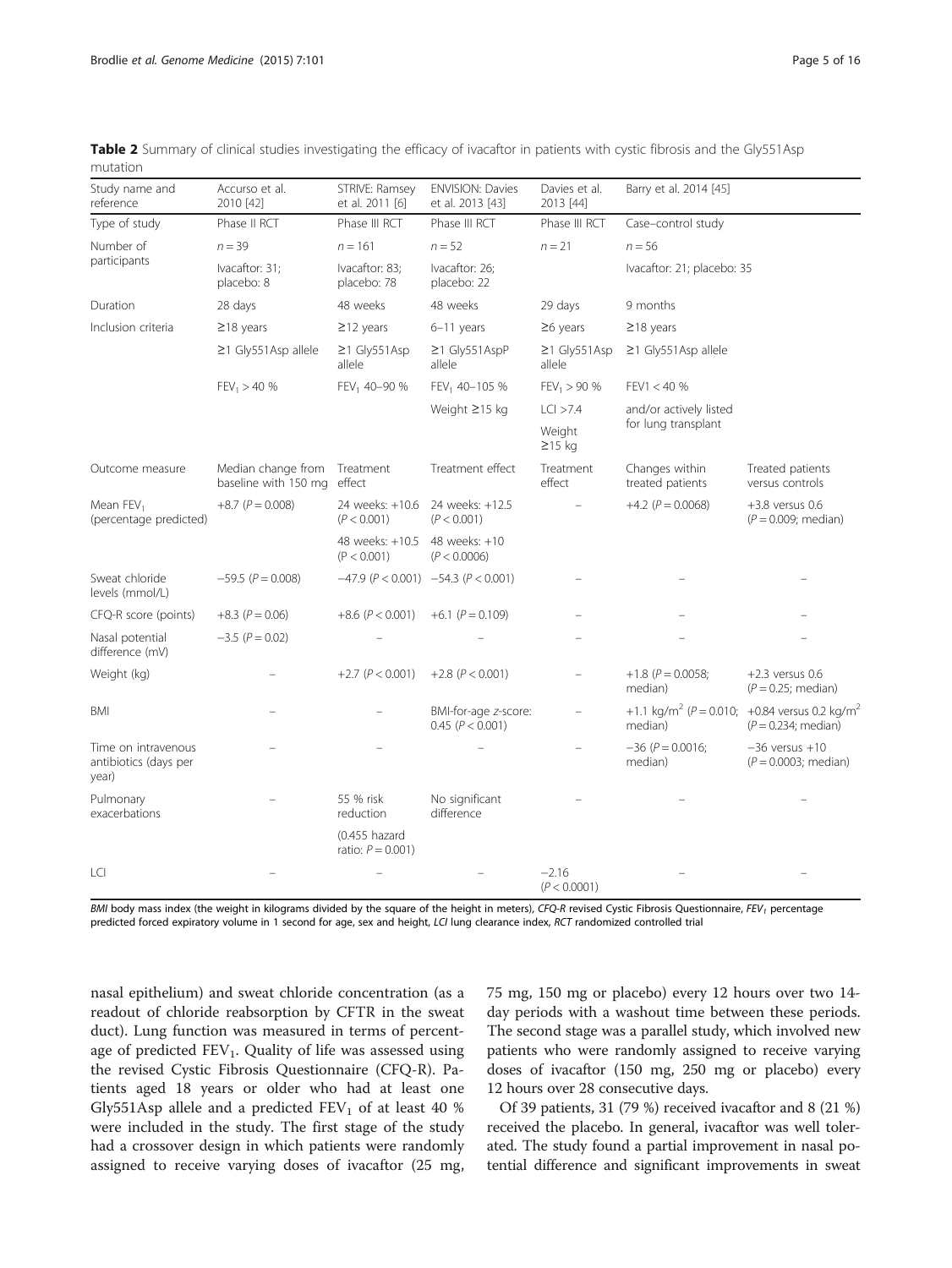

<span id="page-5-0"></span>

chloride concentrations in individuals who received ivacaftor. The median reduction in sweat chloride levels after 28 days in the 150 mg ivacaftor group was −59.5 mmol/L versus a gain of 5 mmol/L in the placebo group. Interestingly, although still significant, the reduction in sweat chloride levels was smaller in those who received 250 mg than in those who received 150 mg of the drug. There were no significant improvements in  $FEV<sub>1</sub>$  in patients who received ivacaftor versus placebo. However, there were significant within-subject improvements in  $FEV<sub>1</sub>$  from baseline with the 75 mg and 150 mg doses. Health-related quality of life was better with ivacaftor, but the changes were not significant. Although this study clearly demonstrated the benefits of ivacaftor in patients with cystic fibrosis, it was limited by its small sample size, which may have contributed towards the lack of significance found with some outcome measures.

Two larger phase III double-blinded randomized controlled trials (RCTs) were then performed to evaluate the efficacy of ivacaftor in patients with the Gly551Asp CFTR mutation (Table [2\)](#page-4-0) [[6](#page-13-0), [43\]](#page-14-0). Participants in both studies were randomly assigned in a 1:1 fashion to receive either

150 mg of ivacaftor every 12 hours or placebo during a 48-week period. The STRIVE study was carried out in patients aged 12 years and over, and the ENVISION study looked at younger children aged 6–11 years. The primary outcome of both studies was percentage predicted  $FEV<sub>1</sub>$ at 24 weeks, with secondary outcomes including  $FEV<sub>1</sub>$  at 48 weeks, weight, sweat chloride levels, CFQ-R symptom score and safety profile. In the STRIVE study, time to first pulmonary exacerbation was also a secondary endpoint.

Both studies demonstrated a significant improvement in lung function with ivacaftor. In STRIVE, the effect of treatment on percentage predicted  $FEV<sub>1</sub>$  at 24 weeks was 10.6 percentage points ( $P < 0.001$ ) and at 48 weeks was 10.5 percentage points  $(P < 0.001)$  [[6](#page-13-0)]. In the ENVISION study this effect was 12.5 percentage points  $(P < 0.0001)$ and 10 percentage points ( $P < 0.0006$ ) at 24 and 48 weeks, respectively [\[43\]](#page-14-0). In both studies, significant improvements were noted as early as 15 days. In STRIVE, a 55 % risk reduction of pulmonary exacerbations was observed with ivacaftor therapy versus placebo at 48 weeks [\[6\]](#page-13-0). This effect was not seen in the ENVISION study, which was not powered to detect such a change; the number of pulmonary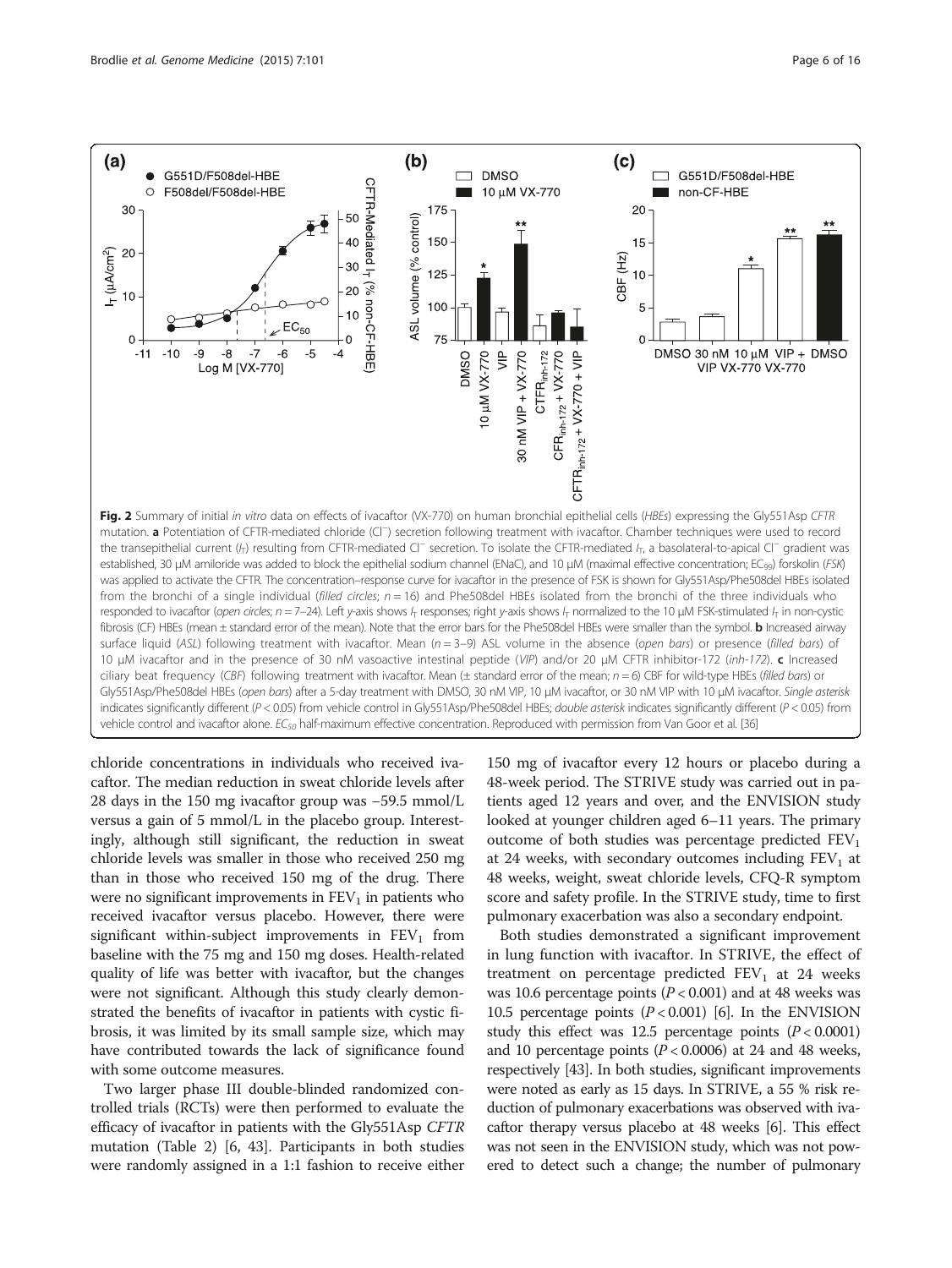exacerbations was small and similar between the placebo (three events) and the ivacaftor (four events) groups [\[43](#page-14-0)]. This can be explained by the younger age and relatively milder disease seen in ENVISION participants compared to STRIVE, with mean baseline  $FEV<sub>1</sub>$  values at 63 % and 84 % predicted, respectively.

In the STRIVE study, the time spent in hospital was significantly reduced in patients taking ivacaftor. Mean duration of hospitalization per patient was 3.9 days (±13.6) in ivacaftor patients versus 4.2 days (±8.7) in the placebo group. Ivacaftor also reduced the number of exacerbations requiring intravenous treatment by 26 % and hospitalization by 15 % [\[6](#page-13-0)].

These studies clearly demonstrated significant improvements in sweat chloride levels at 24 and 48 weeks. In STRIVE there was a reduction in sweat chloride levels of 48.7 mmol/L at 24 weeks compared with 0.8 mmol/L in the placebo group (treatment effect −47.9 mmol/ L,  $P < 0.001$ ) [[6\]](#page-13-0). Interestingly, the mean sweat chloride concentrations at this stage were 47.8 mmol/L in the ivacaftor group versus 100 mmol/L in the placebo group. The rapid reduction in sweat chloride levels was also seen in the ENVISION study (treatment effect 54.3 mmol/ L,  $P < 0.001$ ) [\[43](#page-14-0)]. Reductions were sustained at 48 weeks in both studies.

Improvements in respiratory symptoms were seen in individuals taking ivacaftor in both studies. The CFQ-R score was significantly improved in the older patients (treatment effect of 8.6 points,  $P < 0.001$ ) [[6\]](#page-13-0). Although there was an improvement in patients taking ivacaftor in the ENVISION trial, the findings were not significant (treatment effect of 6.1 points,  $P = 0.109$ ) [[43\]](#page-14-0). Baseline CFQ-R was higher in younger patients, which suggests that they had relatively milder disease and symptoms. Parents and caregivers also completed a version of the CFQ-R, which, interestingly, did reveal significant improvements. This discrepancy perhaps reflects the challenges faced when completing and interpreting health-related questionnaires in children. Patients taking ivacaftor in both studies showed promising improvements in weight gain. At 48 weeks, the effect of treatment was 2.7 kg in STRIVE  $(P < 0.001)$  and 2.8 kg  $(P < 0.001)$  in ENVISION [\[6](#page-13-0), [43](#page-14-0)].

The most common adverse symptoms were headache, nasal congestion, upper respiratory tract infection, rash and dizziness. These effects were similar in the ivacaftor and placebo groups and all participants were able to continue treatment [[6](#page-13-0), [43\]](#page-14-0). In general, there were fewer serious adverse events in people taking ivacaftor in both studies compared with those receiving placebo. These events included pulmonary exacerbations, productive cough, hemoptysis and hypoglycemia. One patient receiving ivacaftor in STRIVE discontinued treatment owing to raised hepatic enzyme levels [\[6](#page-13-0)]. This effect was not seen in ENVISION, and in both studies there were no clinically relevant abnormal laboratory results or physical examination findings attributable to ivacaftor [\[6](#page-13-0), [43\]](#page-14-0).

In a subsequent phase II crossover study involving patients aged over 6 years with mild impairment of lung function, treatment with ivacaftor for 28 days was associated with improvements in lung clearance index compared with placebo (Table [2](#page-4-0)) [\[44](#page-14-0)]. Lung clearance index is measured using multiple-breath washout and is a sensitive method to assess changes in lung function in patients with cystic fibrosis for whom spirometry is in the normal range [[44\]](#page-14-0).

The effects of ivacaftor have also been studied in patients with severe impairment of lung function with an FEV<sub>1</sub> percent predicted to be ≤40 % (Table [2\)](#page-4-0) [[45\]](#page-14-0). Significant improvements in lung function, number of days of intravenous antibiotic therapy, weight and body mass index (BMI) were found among patients after treatment in a retrospective case–control study [\[45\]](#page-14-0). In particular, reductions in treatment requirements — for example, number of inpatient days for intravenous antibiotics (median days per year reduced from 23 to 0,  $P = 0.001$ ) — were felt to be clinically significant and greater than in studies involving patients with less severe lung disease [[45](#page-14-0)].

In summary, the studies described above have clearly shown that ivacaftor is associated with significant health improvements in patients with the Gly551Asp CFTR mutation, who account for 5 % of people with cystic fibrosis, and have highlighted the beneficial role of this drug as a targeted therapy [[46\]](#page-14-0).

# Clinical trials of ivacaftor in patients with other CFTR mutations

Gating mutations other than Gly551Asp account for around 1 % of all CFTR mutations; individually, many of these mutations are rare. In addition to Gly551Asp, there is also in vitro evidence that ivacaftor potentiates CFTR function in other class III CFTR mutations [[36, 47](#page-14-0)]. Furthermore, ivacaftor also potentiates CFTR function in vitro in cells expressing CFTR with some residual function (class IV  $CFTR$  mutations) [\[48](#page-14-0)]. These mutations include the Arg117His CFTR missense mutation that causes mixed conductance (class IV) and gating (class III) abnormalities, which is responsible for around 2 % of CFTR mutations in northern European populations [[49\]](#page-14-0). It was hypothesized, therefore, that ivacaftor might be of potential benefit to people with cystic fibrosis with other class III and IV mutations, and clinical studies were undertaken to investigate its clinical efficacy in those scenarios (Table [3](#page-7-0)).

As mentioned earlier, the Phe508del CFTR mutation is much more common and is present in around 85 % of people with cystic fibrosis. The biology of the Phe508del-CFTR protein poses a much greater challenge to improve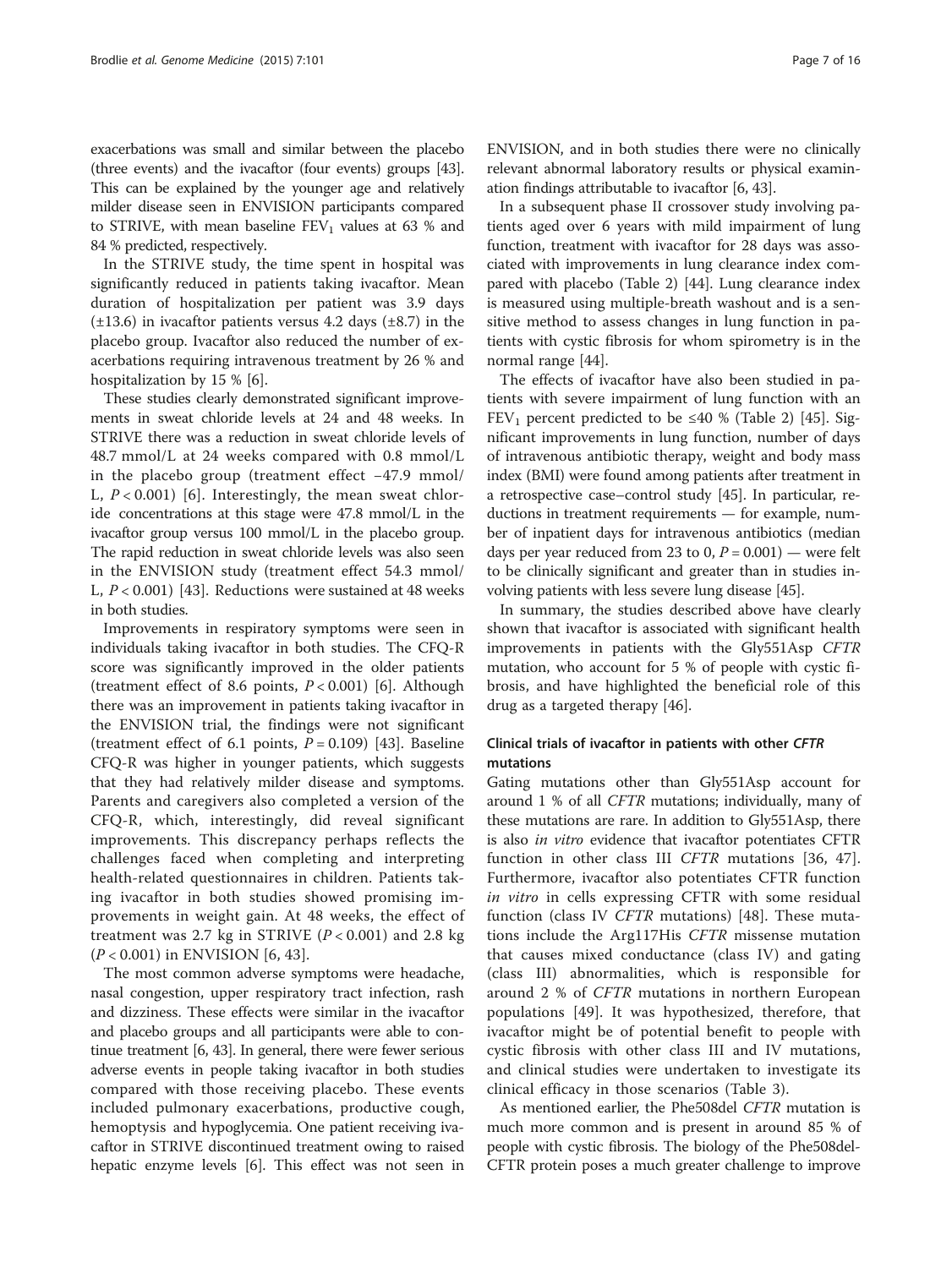<span id="page-7-0"></span>Table 3 Summary of clinical studies investigating the efficacy of ivacaftor in patients with cystic fibrosis mutations other than Gly551Asp

| Study name and reference                     | Flume et al. 2012 [54]                    | KONNECTION: De Boeck et al. 2014 [51]                             | KONDUCT: Moss et al. 2015 [53]    |
|----------------------------------------------|-------------------------------------------|-------------------------------------------------------------------|-----------------------------------|
| Type of study                                | Phase II RCT with open<br>label extension | Phase III randomized crossover<br>trial with open label extension | Phase III RCT                     |
| Number of participants                       | $n = 104$                                 | $n = 39$                                                          | $n = 69$                          |
|                                              |                                           |                                                                   | Ivacaftor 34; placebo 35          |
| Duration                                     | 16 weeks (96-week)<br>extension)          | 24 weeks (total)                                                  | 24 weeks                          |
|                                              |                                           | 8 weeks placebo/ivacaftor                                         |                                   |
|                                              |                                           | 8 weeks ivacaftor/placebo                                         |                                   |
|                                              |                                           | 12 weeks ivacaftor                                                |                                   |
| Inclusion criteria                           | $\geq$ 12 years                           | $\geq$ 6 years                                                    | $\geq$ 6 years                    |
|                                              | Phe508del homozygous                      | >1 non-Gly551Asp gating mutation                                  | >1 Arg117His mutation             |
|                                              | $FEV_1 > 40 \%$                           | $FEV_1 > 40 \%$                                                   | $FEV_1 > 40-90$ % (>12 years)     |
|                                              |                                           |                                                                   | $FEV_1 > 40-105$ % (6-11 years)   |
|                                              |                                           |                                                                   | Weight >15 kg                     |
| Outcome measure                              | Treatment effect                          | Treatment effect after 8 weeks                                    | Treatment effect                  |
| Mean FEV <sub>1</sub> (percentage predicted) | $+1.7$ ( $P = 0.15$ )                     | $+10.7$ ( $P < 0.0001$ )                                          | All ages: $+2.1$ ( $P = 0.2$ )    |
|                                              |                                           |                                                                   | >18 years: +5 ( $P = 0.01$ )      |
|                                              |                                           |                                                                   | 6-11 years: $-6.3$ ( $P = 0.03$ ) |
| Sweat chloride<br>levels (mmol/L)            | $-2.9$ ( $P = 0.04$ )                     | $-49.2$ ( $P < 0.0001$ )                                          | $-24 (P < 0.0001)$                |
| CFQ-R score (points)                         | No significant<br>differences             | $+9.6$ ( $P = 0.0004$ )                                           | $+8.4$ ( $P = 0.009$ )            |
| Weight (kg)                                  | No significant<br>differences             |                                                                   |                                   |
| <b>BMI</b>                                   | No significant differences                | BMI-for-age z-score 0.28 ( $P = 0.001$ )                          |                                   |

BMI body mass index (the weight in kilograms divided by the square of the height in meters), CFQ-R revised Cystic Fibrosis Questionnaire, FEV<sub>1</sub> percentage predicted forced expiratory volume in 1 second for age, sex and height, RCT randomized controlled trial

function. However, in vitro studies have shown that the defective Phe508del-CFTR protein has a limited response to CFTR potentiation [[50](#page-14-0)], indicating that ivacaftor could also potentially benefit patients with this mutation type. This hypothesis was also tested in clinical studies, described in detail below.

# Non-Gly551Asp CFTR gating mutations

The KONNECTION study was a two-part randomized international multicenter study designed to investigate the safety and efficacy of ivacaftor in patients with cystic fibrosis over the age of 6 years with a non-Gly551Asp CFTR gating mutation (Table 3) [[51\]](#page-14-0). Part 1 was an 8 week blinded placebo-controlled crossover study with a 4–8-week washout period, and part 2 was an open-label extension period of 24 weeks. The primary outcome of each part of the study was percentage predicted  $FEV_1$ , with secondary outcomes including BMI, sweat chloride levels and quality of life assessed with the respiratory domain of the CFQ-R. There was a statistically significant increase in  $FEV<sub>1</sub>$  of 7.5 percentage points in the ivacaftor group in part 1 and 13.5 percentage points in part 2.

BMI and sweat chloride levels decreased and quality of life improved with ivacaftor therapy in each part of the study. Subgroup analysis confirmed these findings for individual genotypes, with the exception of patients with the Gly970Arg mutation, in which there was a substantially less pronounced reduction in sweat chloride levels. As in the Gly551Asp studies, ivacaftor was generally well tolerated, with similar adverse events in the placebo and treatment groups [[51](#page-14-0)].

#### Arg117His CFTR mutation

The phenotype associated with the Arg117His mutation is variable, depending on the other CFTR mutation present and the presence of a polypyrimidine variant in the intron 8 acceptor splice site; the mutation is often associated with less severe clinical problems [[52](#page-14-0)].

The KONDUCT study was a phase III randomized controlled 24-week trial of ivacaftor versus placebo in people aged ≥6 years with an Arg117His *CFTR* mutation (Table 3) [[53\]](#page-14-0). The primary outcome was change in percentage predicted  $FEV<sub>1</sub>$ , with secondary outcomes including changes in BMI, sweat chloride levels and the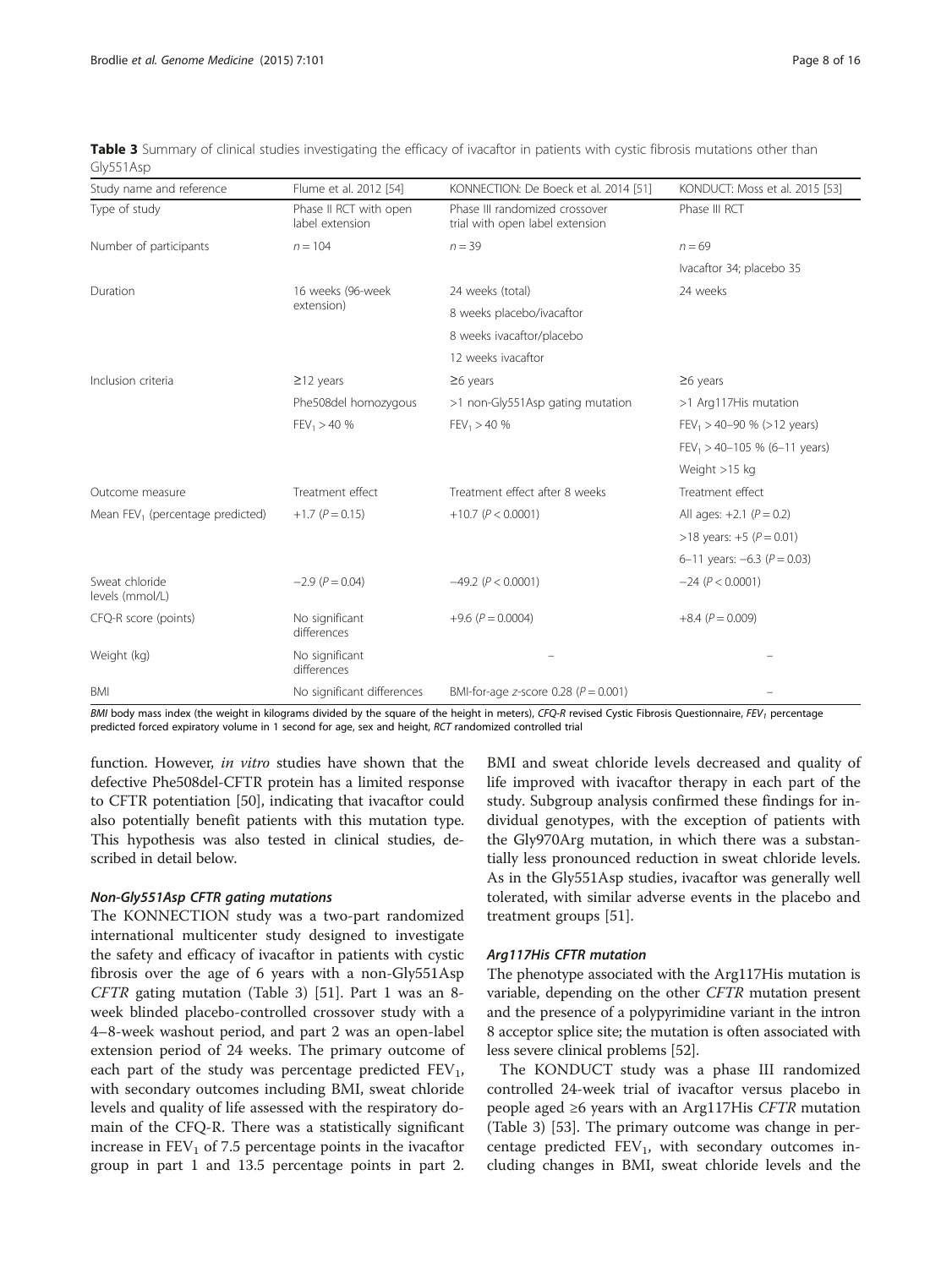respiratory domain of CFQ-R, as well as safety. A total of 69 patients were recruited in this multicenter study.

The primary outcome was not statistically significant, with an increase in  $FEV<sub>1</sub>$  in the treatment group of 2.1 percentage points compared with placebo  $(P = 0.2)$ . Secondary outcome differences in CFQ-R scores  $(+8.4, P = 0.009)$  and sweat chloride levels (−24 mmol/L, P < 0.001) were statistically significant. The change in BMI in the treatment group was not statistically significant  $(+0.26 \text{ kg/m}^2, P = 0.78)$ . No new safety concerns were identified [[53](#page-14-0)].

A pre-specified subgroup analysis for the participants aged over 18 years ( $n = 50$ ), who had a substantially lower average baseline percentage predicted  $FEV<sub>1</sub>$  of around 65 % compared with around 95 % in those aged less than 18 years, showed a statistically significant increase in the primary outcome of  $FEV_1$  (+5 percentage points,  $P = 0.01$ ) in the treatment group. Subgroup analysis of the participants aged less than 18 years, who had a higher baseline  $FEV<sub>1</sub>$  of 95.8 %, showed an actual decline in lung function in the treatment group  $(-6.3 \text{ percentage points}, P = 0.03)$ . An open-label extension study was performed after washout for 65 of the original trial participants. Pooled results of the extension study showed an improvement in percentage predicted  $FEV_1$  of  $+5.1$  percentage points at week 12 compared with post-washout baseline values  $(P < 0.0001)$ [[53](#page-14-0)]. Overall, these results suggest a potential benefit of ivacaftor in patients with the Arg117His CFTR mutation and more advanced lung disease.

#### Phe508del CFTR mutation

A phase II study was performed in patients who were homozygous for Phe508del [\[54\]](#page-14-0). A total of 140 clinically stable patients aged ≥12 years were randomized in a blinded fashion to receive ivacaftor or placebo for 16 weeks, which was followed by an open-label extension period for patients who had demonstrated a pre-specified clinical response in the first part of the study. The primary efficacy outcome was change in percentage predicted  $FEV<sub>1</sub>$  in the randomized part of the study, with safety also assessed, along with secondary outcomes including sweat chloride concentration, weight and CFQ-R scores.

There was no statistically significant increase in percentage predicted  $FEV<sub>1</sub>$  in the treatment group versus the placebo group in the first part of the study (+1.7 percentage points,  $P = 0.15$ ), with a very small reduction in sweat chloride levels  $(-2.9 \text{ mmol/L}, P = 0.04)$ . These changes were not sustained in the open-label phase. The safety profile of ivacaftor was similar to that of placebo with no new concerns raised. The conclusion of this study was that ivacaftor as a CFTR potentiator alone is not an effective therapeutic strategy for patients with cystic fibrosis who are homozygous for the Phe508del mutation [[54\]](#page-14-0). This finding is perhaps not surprising owing to the very low or no expression of Phe508del-

CFTR at the apical surface of epithelial cells in this patient group (Fig. [1](#page-1-0) and Table [1\)](#page-2-0) [\[55\]](#page-14-0).

#### Clinical use of ivacaftor in the post-approval setting

Ivacaftor was designated as an orphan medicine by the European Union in 2008, and since 2012 has been commissioned for use in the United Kingdom in patients aged 6 years or older with at least one Gly551Asp allele. It is also prescribed in most of the rest of Europe, the United States and other countries with well-developed clinical services for cystic fibrosis. Ivacaftor is an expensive drug and, for example, in the United Kingdom it is currently available under a Patient Access Scheme as a means to improve the cost effectiveness of treatment. Although such mutations are individually rare, in 2014 the European Union granted approval to ivacaftor for the treatment of people with one of eight other non-Gly551Asp gating CFTR mutations. In December 2014 the US FDA also approved the use of ivacaftor in patients with the Arg117His CFTR mutation.

Whether ivacaftor has definitive long-term benefits remains uncertain but preliminary data seem promising. Patients from the ENVISION and STRIVE studies were rolled over to an extended study to investigate the benefits of ivacaftor over a total period of 144 weeks, called PERSIST (Table [2](#page-4-0)) [[56](#page-14-0)]. Both groups showed a sustained improvement in absolute percentage of predicted  $FEV<sub>1</sub>$ and weight [\[56\]](#page-14-0). Furthermore, participants who received placebo in the original studies responded in a similar fashion to those who received ivacaftor originally [\[56](#page-14-0)]. During the extended study, the adverse event rate remained similar to previously and no new safety concerns were identified [\[56\]](#page-14-0). Improvements in lung function and nutrition have also been demonstrated in the post-approval setting in people with advanced cystic fibrosis-related lung disease [\[45, 57](#page-14-0), [58](#page-14-0)].

Despite the exciting and groundbreaking benefits associated with ivacaftor, over 90 % of patients with cystic fibrosis will not benefit from monotherapy with this agent. Developing approaches that are targeted at other common CFTR mutations is therefore a clear priority.

# Other CFTR-targeted therapeutic approaches Ataluren (PTC124) as a production corrector or read-through agent

Ataluren is an orally bioavailable agent that has been trialed for use in class I CFTR mutations, which affect around 10 % of patients with cystic fibrosis [\[59\]](#page-14-0). These so-called 'nonsense' mutations involve a PTC. The PTC results in the interruption of ribosomal translation, resulting in a shortened, unstable and non-functional CFTR protein [[60](#page-14-0), [61\]](#page-14-0). Thought to be similar in function to aminoglycosides, ataluren enables ribosomes to skip this PTC, acting as a production corrector or 'read-through agent', leading to the formation of functional protein (Fig. [1\)](#page-1-0). The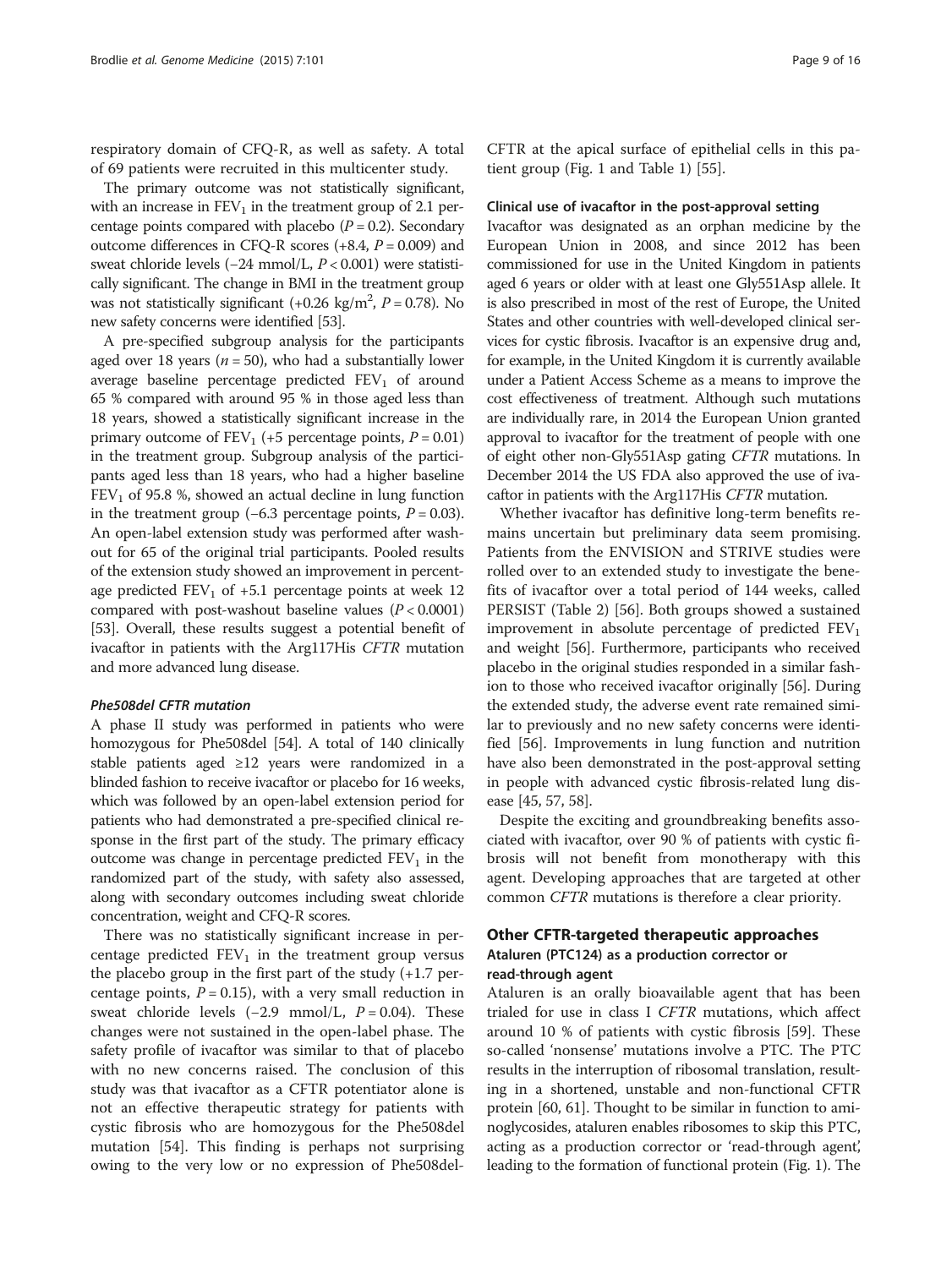actual mechanism of action of ataluren has been challenged, however, and the drug has been demonstrated to have some off-target effects on a reporter assay using firefly luciferase activity in drug development [[62](#page-14-0)]. Ataluren has also been trialed in Duchenne muscular dystrophy caused by nonsense mutations and has been granted conditional marketing authorization for this indication in the European Union [[63](#page-14-0)].

A phase II prospective clinical trial of ataluren was performed in adult patients with cystic fibrosis and a class I CFTR mutation; the trial included 23 participants in the first cycle and 21 in the second (Table 4) [[64](#page-14-0)]. Each cycle varied in the dose of ataluren used but involved 14 days of treatment, with assessment of CFTR-mediated chloride transport by measurements of the transepithelial nasal potential difference. There was no placebo group. Oral treatment with ataluren was associated with an improvement in electrophysiological profile in the majority of patients. In 13 patients in cycle 1 and 9 patients in cycle 2, total chloride transport entered the normal range. Ataluren was generally well tolerated by the study participants. A further 19 patients entered a follow-on study, in which they received varying doses of ataluren for another 12 weeks. The results of this study showed ongoing improvement in CFTR function as assessed by

Table 4 Summary of clinical studies investigating the efficacy of ataluren in patients with nonsense cystic fibrosis mutations

| Study name and reference                        | Kerem et al. 2008 [64]                                            | Sermet-Gaudelus et al.<br>2010 [46]                                                                                                 | Wilschanski et al. 2011 [65]                    | Kerem et al.<br>2014 [66]               |
|-------------------------------------------------|-------------------------------------------------------------------|-------------------------------------------------------------------------------------------------------------------------------------|-------------------------------------------------|-----------------------------------------|
| Type of study                                   | Phase II randomized<br>crossover trial                            | Phase II randomized<br>crossover trial                                                                                              | Extension of trial by Kerem<br>et al. 2008 [45] | Phase III RCT                           |
| Number of participants                          | $n = 23$                                                          | $n = 30$                                                                                                                            | $n = 19$                                        | $n = 238$                               |
| Duration                                        | Cycle 1: 16 mg/kg/day for<br>14 days; no treatment for<br>14 days | $2 \times 28$ days                                                                                                                  | 12 weeks                                        | 48 weeks                                |
|                                                 | Cycle 2: 40 mg/kg/day for<br>14 days; no treatment for<br>14 days | Cycle 1: 16 mg/kg/day for<br>14 days; no treatment for<br>14 daysCycle 2: 40 mg/<br>kg/day for 14 days; no<br>treatment for 14 days | Group 1: 16 mg/kg/dayGroup 2 :<br>40 mg/kg/day  |                                         |
| Inclusion criteria                              | $\geq$ 18 years                                                   | $6-18$ years                                                                                                                        | $\geq$ 18 years                                 | $\geq$ 6 years                          |
|                                                 | 2 disease mutations, >1<br>nonsense                               | 2 disease mutations,<br>>1 nonsense                                                                                                 | 2 disease mutations,<br>>1 nonsense             | Nonsense<br>mutations                   |
|                                                 | Sweat chloride<br>>40 mmol/L                                      | Sweat chloride<br>>40 mmol/L                                                                                                        | Sweat chloride >40 mmol/L                       | Sweat chloride<br>>40 mmol/L            |
|                                                 | Abnormal nasal<br>potential difference                            | Abnormal nasal<br>potential difference                                                                                              | Abnormal nasal<br>potential difference          | Abnormal nasal<br>potential difference  |
|                                                 | $FEV_1 > 40%$                                                     | $FEV_1 > 40 %$                                                                                                                      | $FEV_1 > 40%$                                   | FEV <sub>1</sub> 40-90 %                |
|                                                 | O <sub>2</sub> saturation $\geq$ 92 %<br>room air                 | $O2$ saturation $\geq$ 92 %<br>room air                                                                                             | O <sub>2</sub> saturation $\geq$ 92 % room air  | $O2$ saturation<br>$\geq$ 92 % room air |
|                                                 |                                                                   | Weight ≥25 kg                                                                                                                       |                                                 | Weight ≥16 kg                           |
| Outcome measure                                 | Treatment effect                                                  | Treatment effect                                                                                                                    | Treatment effect                                | Treatment effect                        |
| Mean FEV <sub>1</sub> (percentage<br>predicted) | Small increase ( $P = 0.037$ )                                    | No significant difference                                                                                                           | No significant difference                       | $+3$ % ( $P = 0.12$ )                   |
| Sweat chloride levels (mmol/L)                  | No significant difference                                         |                                                                                                                                     |                                                 |                                         |
| Chloride transport                              | Cycle 1: $-7.1$ ( $P < 0.0001$ )                                  | Cycle 1: -4.6 mV<br>$(P = 0.037)$                                                                                                   | Group 1: $-6.8$ ( $P < 0.004$ )                 |                                         |
|                                                 | Cycle 2: $-3.7 (P = 0.032)$                                       | Cycle 2: -3.9 mV<br>$(P = 0.046)$                                                                                                   | Group 2: $-3.4$ ( $P = 0.025$ )                 |                                         |
| Nasal potential difference (mV)                 | (Change in basal nasal<br>potential difference)                   |                                                                                                                                     |                                                 |                                         |
|                                                 | Cycle 1: $+3.3$ ( $P = 0.04$ )                                    |                                                                                                                                     |                                                 |                                         |
|                                                 | Cycle 2: $+3.1$ ( $P = 0.13$ )                                    |                                                                                                                                     |                                                 |                                         |
| Weight (kg)                                     | +0.6 kg ( $P < 0.0001$ )                                          | No significant difference                                                                                                           |                                                 |                                         |
| Pulmonary exacerbations                         |                                                                   |                                                                                                                                     |                                                 | Rate ratio 0.77<br>$(P = 0.0992)$       |

 $FEV<sub>1</sub>$  percentage predicted forced expiratory volume in 1 second for age, sex and height, RCT randomized controlled trial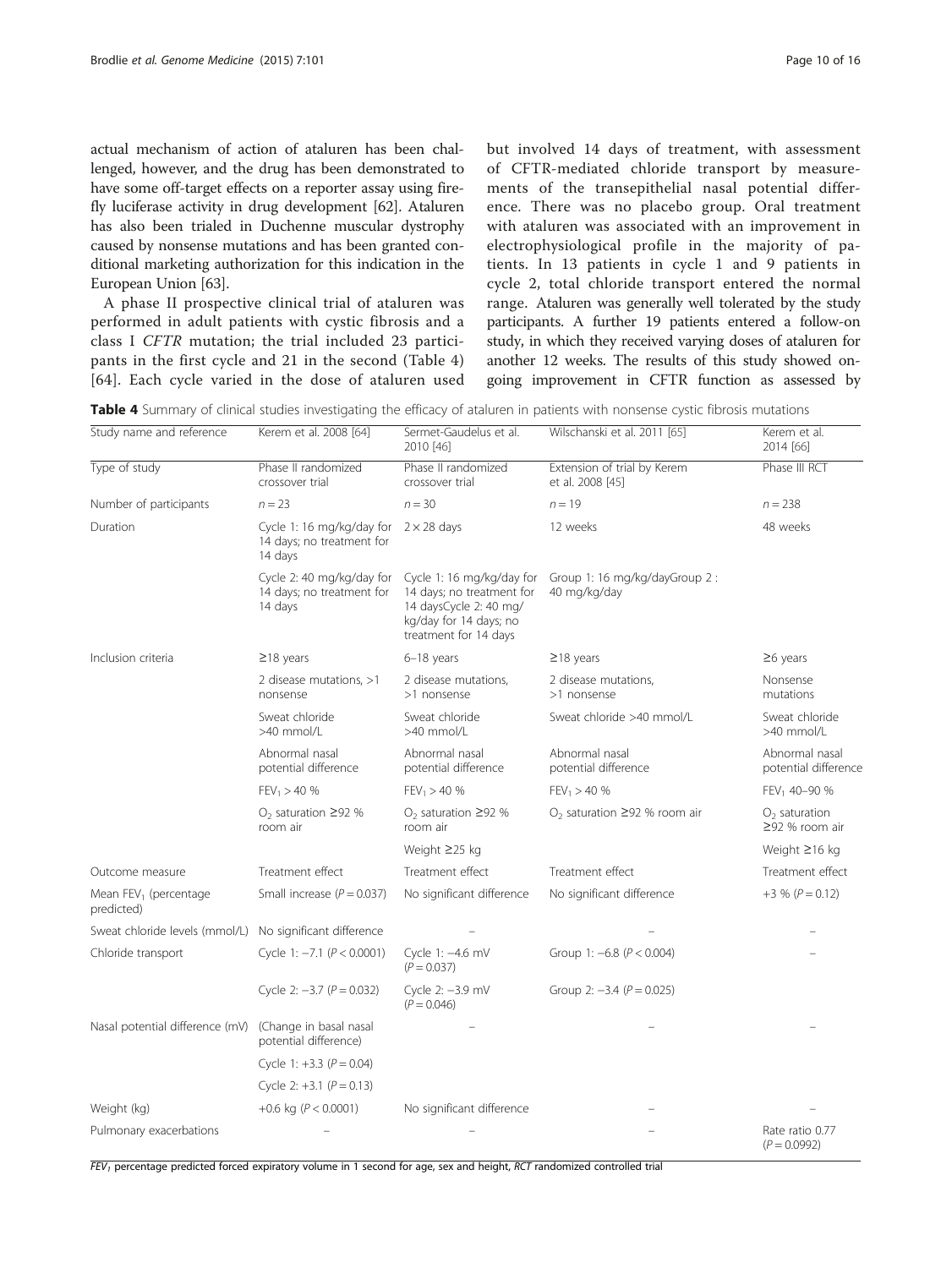evaluation of the nasal potential difference and raised no new safety issues [[65](#page-14-0)].

Another study of ataluren was performed in children and young people with cystic fibrosis aged between 6 and 18 years with a class I CFTR mutation [[59](#page-14-0)]. Similar to the adult study described above, there were two 14-day cycles of oral treatment, with varying doses in each cycle, and the primary outcome was nasal potential difference. In around half of the participants an electrophysiological response was demonstrated with ataluren treatment and the agent was generally well tolerated. Evidence was also demonstrated of increased CFTR expression by nasal epithelial cells after treatment [\[59\]](#page-14-0).

These results led to a phase III RCT, the results of which were published in 2014 [[66](#page-14-0)]. In this study, 238 patients were recruited and randomized to receive placebo or ataluren for 48 weeks. The primary outcome was change in percentage predicted  $FEV_1$ , with the number of pulmonary exacerbations as a secondary outcome. There was no statistically significant difference between ataluren treatment and placebo for the primary outcome (−2.5 versus −5.5 percentage points for  $FEV_1$ ,  $P = 0.12$ ). The secondary outcome was also not statistically significantly different between groups. A post hoc analysis was performed in patients not taking inhaled tobramycin regularly. The analysis showed that this group had a significant increase in  $FEV<sub>1</sub>$ of around 5 % with ataluren treatment compared with placebo (−0.7 % versus −6.4 %,  $P = 0.0082$ ), along with a reduction in the number of pulmonary exacerbations [[66](#page-14-0)]. The authors concluded that the drug may be of benefit to those not receiving inhaled tobramycin treatment, but it should be noted that, to date, no phase III trial of ataluren in cystic fibrosis has met its endpoints [[66](#page-14-0)]. It has been hypothesized that tobramycin interferes with the mechanism of action of ataluren [[66](#page-14-0)], and a further phase III study is underway to investigate the efficacy of ataluren in patients not receiving this antibiotic (ClinicalTrials.gov identifier NCT02139306) [\[67\]](#page-14-0).

# The CFTR corrector lumacaftor

Lumacaftor (VX-809) is an example of a CFTR corrector. In vitro studies have shown that lumacaftor improves CFTR processing and chloride secretion in bronchial epithelial cells derived from people with cystic fibrosis homozygous for Phe508del [[40](#page-14-0)]. A subsequent RCT investigated the safety and effect on CFTR function of lumacaftor monotherapy in Phe508del homozygotes [\[68\]](#page-15-0). This trial was a randomized placebo-controlled study involving treatment with varying doses of the drug for 28 days. The primary endpoints were the safety and tolerability of lumacaftor, with secondary outcomes including measures of CFTR function (sweat chloride levels and nasal potential difference), percentage predicted  $FEV_1$  and  $CFQ-R$  score. Treatment with lumacaftor had a similar safety and adverse

event profile to treatment with placebo and no major safety concerns were raised. Modest but statistically significant dose-dependent improvements in sweat chloride levels were demonstrated with lumacaftor treatment. No changes with lumacaftor were demonstrated in participants who underwent nasal potential difference measurements. The study failed to find any significant improvements in lung function or CFQ-R outcomes associated with the drug. However, the study was not powered for these endpoints, and the authors comment that longer and larger trials would be required to assess these endpoints adequately [\[68](#page-15-0)].

### Combination therapies

As discussed earlier, the biology associated with the most common CFTR mutation, Phe508del, is particularly complex, leading principally to both class II and III defects [[12](#page-13-0), [14](#page-13-0), [15](#page-13-0)]. This provides an explanation for the disappointing results associated with lumacaftor monotherapy in patients who are homozygous for the mutation [[68](#page-15-0)] if Phe508del-CFTR is expressed at the apical membrane, the chloride channel still has a (reduced) probability of being open [\[15,](#page-13-0) [39\]](#page-14-0). To add a further layer of complexity, Phe508del-CFTR also demonstrates reduced surface stability if it reaches the apical membrane [\[13\]](#page-13-0).

### Lumacaftor and ivacaftor

Conceptually, the combination of lumacaftor, to correct intracellular processing of CFTR, with ivacaftor, to potentiate the function of CFTR once it is trafficked to the plasma membrane, is highly attractive for patients with the Phe508del CFTR mutation [[69\]](#page-15-0).

The results of a complex phase II RCT investigating the effects of varying doses of lumacaftor in combination with ivacaftor versus placebo in adult Phe508del patients were published in 2014 (Table [5](#page-11-0)) [\[70](#page-15-0)]. The trial involved three successive cohorts of participants, with the results of earlier cohorts informing optimal dosing of lumacaftor for subsequent ones. The first cohort consisted of 64 Phe508del homozygous patients, and the second and third cohorts included 96 homozygotes and 28 compound heterozygotes. The primary outcomes were change in sweat chloride levels and safety, with secondary outcomes including percentage predicted  $FEV_1$ . A modest yet statistically significant reduction in sweat chloride levels was demonstrated in treatment groups compared with placebo groups, as well as an increase of 5.6 percentage points in predicted  $FEV<sub>1</sub>$ in the highest lumacaftor dose group. There was no significant change in  $FEV<sub>1</sub>$  in the compound heterozygous subgroup. The frequency and nature of adverse events were similar between treatment and placebo groups, with no new concerns raised during the study.

The results from this phase II study were sufficiently strong to support two phase III RCTs being undertaken in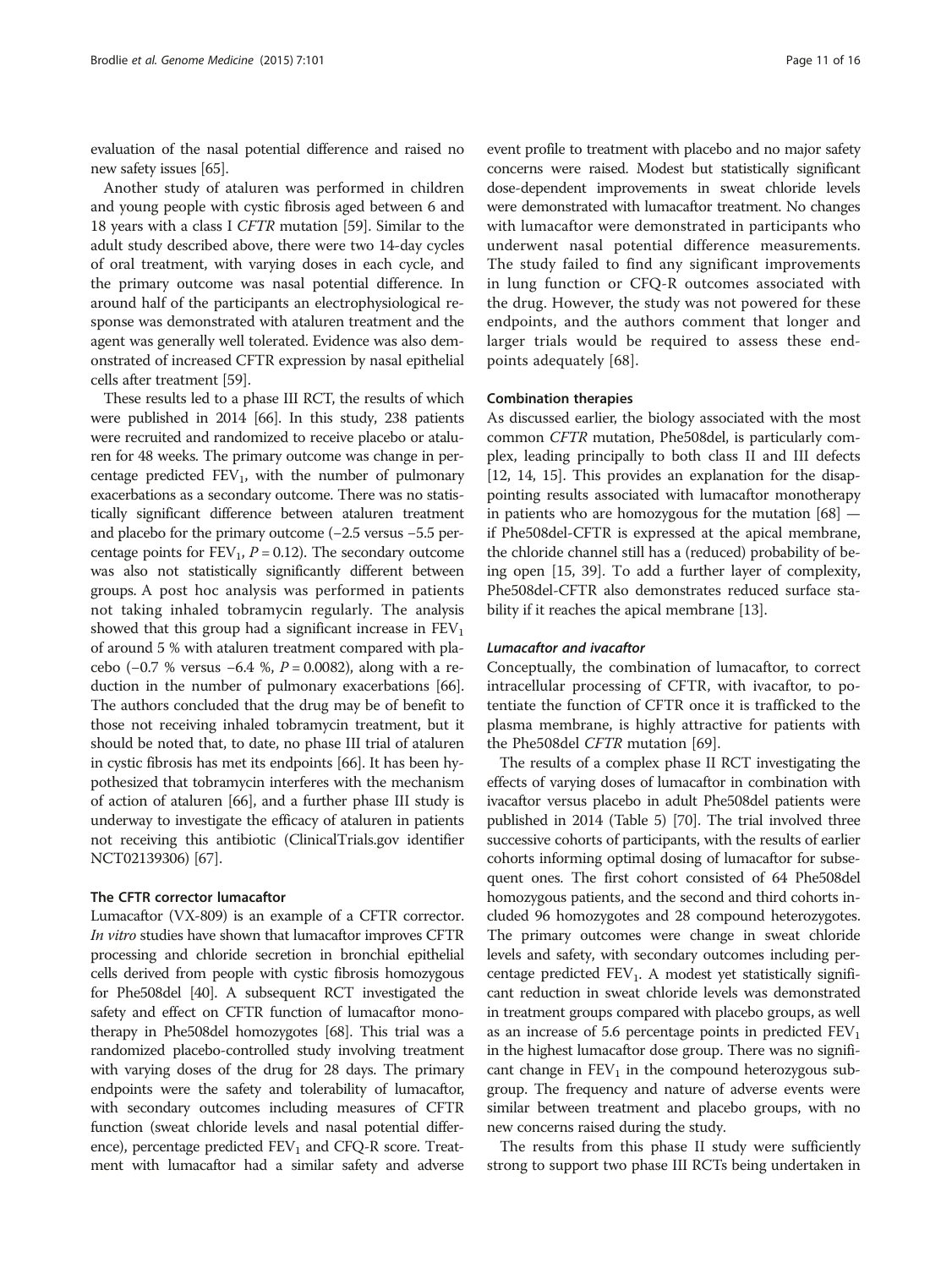<span id="page-11-0"></span>Table 5 Summary of clinical studies investigating the efficacy of lumacaftor and ivacaftor in patients with Phe508del mutations

| Study name and<br>reference              | Boyle et al. 2014 [70]                                                                                         | TRAFFIC and TRANSPORT:<br>Wainwright et al. 2015 [8]                |
|------------------------------------------|----------------------------------------------------------------------------------------------------------------|---------------------------------------------------------------------|
| Type of study                            | Phase II RCT                                                                                                   | Phase III RCT                                                       |
| Number of                                | Cohort 1:                                                                                                      | Cohort 1:                                                           |
| participants and<br>study design         | 64 homozygotes                                                                                                 | $n = 368$                                                           |
|                                          | Lumacaftor 200 mg/day<br>for 14 days                                                                           | Lumacaftor 600 mg/day<br>plus ivacaftor 250 mg<br>every 12 h        |
|                                          | Followed by:                                                                                                   | Cohort 2:                                                           |
|                                          | lvacaftor 150 mg/250 mg<br>every 12 h for 7 days                                                               | $n = 369$                                                           |
|                                          | OR                                                                                                             | Lumacaftor 400 mg every<br>12 h plus ivacaftor<br>250 mg every 12 h |
|                                          | Placebo for 21 days                                                                                            | Cohort 3:                                                           |
|                                          | Cohorts 2 and 3:                                                                                               | $n = 371$                                                           |
|                                          | 96 homozygotes                                                                                                 | Placabo plus placebo                                                |
|                                          | 28 compound<br>heterozygotes                                                                                   |                                                                     |
|                                          | Cohort 2:                                                                                                      |                                                                     |
|                                          | Lumacaftor 200 mg,<br>400 mg, 600 mg/day for<br>56 days                                                        |                                                                     |
|                                          | Cohort 3:                                                                                                      |                                                                     |
|                                          | Lumacaftor 400 mg every<br>12 h for 56 days                                                                    |                                                                     |
|                                          | Followed by:                                                                                                   |                                                                     |
|                                          | Ivacaftor 250 mg every<br>12 h after 28 days                                                                   |                                                                     |
|                                          | OR                                                                                                             |                                                                     |
|                                          | Placebo for 56 days                                                                                            |                                                                     |
| Duration                                 | Cohort 1: 21 days                                                                                              | 24 weeks                                                            |
|                                          | Cohorts 2 and 3: 56 days                                                                                       |                                                                     |
| Inclusion criteria                       | $\geq$ 18 years                                                                                                | $\geq$ 12 years                                                     |
|                                          | >1 Phe508del allele                                                                                            | Phe508del homozygous                                                |
|                                          | $FEV_1 > 40 \%$                                                                                                | FEV <sub>1</sub> 40-90 %                                            |
| Outcome<br>measure                       | Treatment effect                                                                                               | Pooled analysis of<br>treatment effect in<br>TRAFFIC and TRANSORT   |
| Mean $FEV1$<br>(percentage<br>predicted) | Cohort 2 with lumacaftor<br>600 mg/day: +5.6<br>$(P = 0.013)$                                                  | Cohort 1: $+3.3$ ( $P < 0.001$ )                                    |
|                                          | Cohort 3: no significant<br>differences                                                                        | Cohort 2: $+2.8$ ( $P < 0.001$ )                                    |
| Sweat chloride<br>levels (mmol/L)        | Cohort 1 with 250 mg<br>ivacaftor: -9.1 mmol/L<br>$(P < 0.001)$ Cohorts 2 and 3:<br>no significant differences |                                                                     |
| CFQ-R score                              |                                                                                                                | Cohort 1: 3.1 ( $P = 0.007$ )                                       |
| (points)                                 |                                                                                                                | Cohort 2: 2.2 ( $P = 0.05$ )                                        |
| BMI                                      |                                                                                                                | Cohort 1: 0.28 ( $P < 0.001$ )                                      |

Table 5 Summary of clinical studies investigating the efficacy of lumacaftor and ivacaftor in patients with Phe508del mutations (Continued)

|                            | Cohort 2: 0.24 ( $P < 0.001$ )            |
|----------------------------|-------------------------------------------|
| Pulmonary<br>exacerbations | Cohort 1: rate ratio 0.7<br>$(P = 0.001)$ |
|                            | Cohort 2: rate ratio 0.61<br>(P < 0.001)  |

BMI body mass index (the weight in kilograms divided by the square of the height in meters), CFQ-R revised Cystic Fibrosis Questionnaire, FEV<sub>1</sub> percentage predicted forced expiratory volume in 1 second for age, sex and height, RCT randomized controlled trial

homozygous Phe508del patients to investigate the efficacy and safety of lumacaftor/ivacaftor combination therapy (TRAFFIC and TRANSPORT) [\[8](#page-13-0)]. The results of these studies were published in May 2015 [\[8](#page-13-0)]. Each study was randomized, double-blinded and placebo-controlled, and recruited patients aged ≥12 years who were homozygous for Phe508del. Participants were randomized to receive placebo or one of two different lumacaftor doses (400 mg twice daily or 600 mg once daily) and ivacaftor (250 mg twice daily). The primary outcomes were absolute change from baseline in percentage predicted  $FEV<sub>1</sub>$ , with secondary endpoints including relative change in percentage predicted  $FEV<sub>1</sub>$ , BMI, rate of pulmonary exacerbations and CFQ-R scores. Both TRAFFIC and TRANSPORT were large (559 and 563 patients recruited, respectively), multicenter studies that involved 24 weeks of treatment. The average baseline lung function of patients was around 60 % predicted  $FEV_1$ .

There was a statistically significant increase in predicted  $FEV<sub>1</sub>$  of between 2.6 and 4 percentage points in the treatment groups compared with placebo groups  $(P < 0.001)$ . This difference was maintained in subgroup analyses stratified by age, percentage predicted  $FEV_1$  and P. aeruginosa infection status. In pooled analyses including data from both studies, the rate of pulmonary exacerbations was around a third lower in the treatment groups and BMI increased by approximately 1 % [[8\]](#page-13-0). In terms of CFQ-R, a significant improvement in pooled analyses was only observed for the 600 mg once-daily lumacaftor treatment group. Seven patients in the treatment group experienced serious adverse events relating to deranged liver function, which were normalized with discontinuation of the study drug. Otherwise, safety profiles were similar among placebo and treatment groups. There was an increased rate of discontinuation of the study owing to an adverse event in the treatment group (4.2 %) compared with the placebo group (1.6 %). Each of the dosing regimens of lumacaftor seemed to have similar efficacy, with the exception of pulmonary exacerbation outcomes, which were more favorable in the 400 mg twice-daily lumacaftor group. The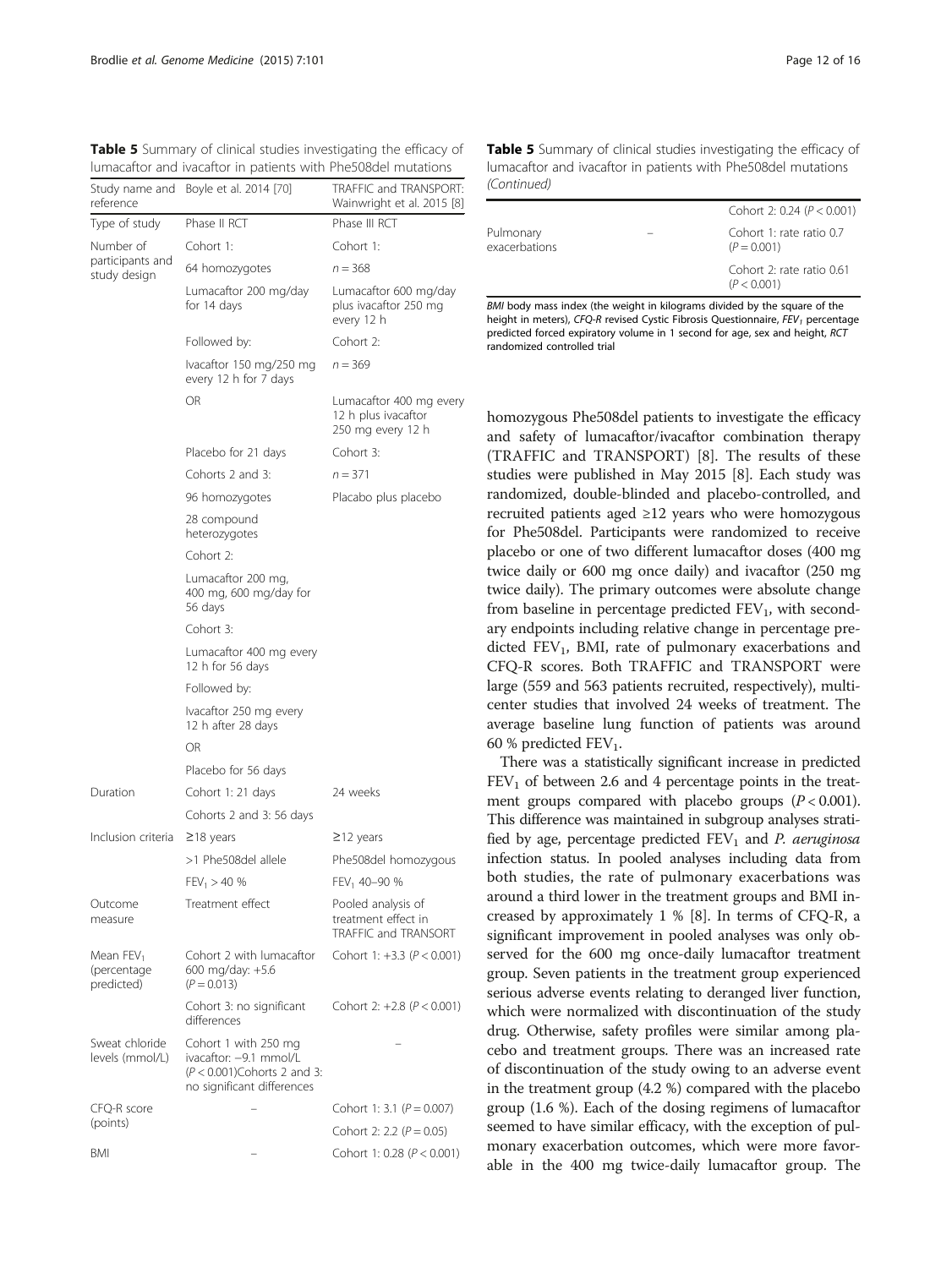magnitude of improvement in  $FEV<sub>1</sub>$  was less substantial in these studies than in the large Gly551Asp ivacaftor trial, but is comparable to the improvements demonstrated with other interventions in cystic fibrosis [[6,](#page-13-0) [25,](#page-14-0) [71](#page-15-0)].

It is important to note that in vitro studies published in 2014 have suggested that treatment with ivacaftor over a longer period actually destabilizes the Phe508del-CFTR protein that is corrected by treatment with lumacaftor [[72, 73](#page-15-0)]. These observations may partly explain the modest clinical improvements seen in the phase III TRAFFIC and TRANSPORT RCTs and highlight the importance of longer-term studies and awareness of drug–drug interactions involving novel compounds in chronic medical conditions for which polypharmacy is already the norm [[8\]](#page-13-0).

#### VX-661 and ivacaftor

VX-661 is another orally administered CFTR corrector small-molecule drug [\[74](#page-15-0)]. In vitro, VX-661 has been reported to improve trafficking and processing of Phe508del-CFTR and to have an additive effect when administered with ivacaftor on chloride transport compared with ivacaftor alone in cells heterozygous for Phe508del/Gly551Asp CFTR mutations [\[75](#page-15-0)]. The preliminary results of a complex phase II study investigating the safety and tolerability of VX-661 monotherapy and in combination with ivacaftor in patients who are homozygous for Phe508del and heterozygous for Phe508del/Gly551Asp CFTR mutations were presented at the 2014 North American Cystic Fibrosis Conference [\[75\]](#page-15-0). The primary outcome was safety and change in sweat chloride levels after 28 days of treatment. The study was blinded, randomized and placebocontrolled, and involved different dosing regimens.

The preliminary results suggest a modest decrease in sweat chloride levels with VX-661/ivacaftor combination treatment in Phe508del homozygous patients, with a dose-dependent increase in  $FEV<sub>1</sub>$  in the treatment group compared with the placebo group that was statistically significant in the two highest dose groups (+4.8 percentage points predicted,  $P = 0.01$ ). In Phe508del/Gly551Asp heterozygote participants, combination treatment was associated with non-statistically significant numerical decreases in sweat chloride levels, along with a statistically significant increase in  $FEV_1$  (+4.6 percentage points,  $P = 0.012$ ).

# Future drug development of CFTR-targeted therapies

Our understanding of the precise mechanism of action of CFTR potentiators and correctors is increasing but remains incomplete. This challenge partly reflects the biological complexity of CFTR as a protein and the intricacy of its interactions. The CFTR correctors lumacaftor and VX-661 have been demonstrated to stabilize folding defects between different domains of Phe508del-CFTR

[[76\]](#page-15-0). It is possible that future CFTR correctors will further stabilize Phe508del-CFTR synergistically by targeting other protein domains, thus allowing greater trafficking of CFTR to the apical surface of cells [[77](#page-15-0), [78\]](#page-15-0). Increased knowledge of the mechanisms of action of CFTR-modulating drugs, along with the combination of more advanced and tractable experimental models, such as intestinal organoids [[79](#page-15-0)], primary airway epithelial cell cultures [\[80](#page-15-0), [81\]](#page-15-0) and the application of genome editing technologies to stem cells [[82](#page-15-0)], with high-throughput screening technologies, are likely to yield other small-molecule drugs for future treatment of CFTR defects.

As mentioned earlier, almost 2000 individual CFTR mutations have been identified, and particular challenges exist around developing therapeutic strategies for CFTR mutations that are individually very rare. These apply to both basic drug discovery, where combined efforts to generate biobanks of primary cells and tissues or use of genetic techniques in cells to allow research in specific mutations are likely to be necessary, and in demonstrating clinical efficacy. In the case of individually rare mutations, 'n-of-1' level in vivo evidence of efficacy generated by crossover studies may be important in assessing and developing future CFTR modulation strategies and facilitating access to new drugs for patients [\[83](#page-15-0)].

The data from clinical trials of lumacaftor/ivacaftor and VX-661/ivacaftor combination therapies support the concept of the corrector/potentiator pharmacological approach in patients who are homozygous for the Phe508del CFTR mutation, although further optimization of CFTRpotentiating drugs is likely to be required to yield maximal clinical benefits from combination therapy with ivacaftor. There may also be the potential to use combination therapy in patients who are heterozygous for Phe508del/ Gly551Asp CFTR mutations to build further on the benefits associated with ivacaftor monotherapy.

#### Impact of targeted therapies on care

The introduction of ivacaftor as a mutation-specific treatment that addresses the fundamental defect in people with the Gly551Asp mutation has been hugely exciting for patients with cystic fibrosis and clinicians alike. It represents one of the most powerful examples of precision medicine to date. Improvements in lung function demonstrated in RCTs, in conjunction with significant reductions in sweat chloride levels, are without precedent in cystic fibrosis and appear to be disease-modifying. The potential of smallmolecule drugs used in combination to modulate CFTR function in other, much more prevalent mutations in the cystic fibrosis population, most notably Phe508del, is real, although the exact role and 'real-life' clinical efficacy of this approach are still being debated and optimized. The prospect of introducing CFTR-modulating therapies at a very early stage of life, potentially in utero, and thereby limiting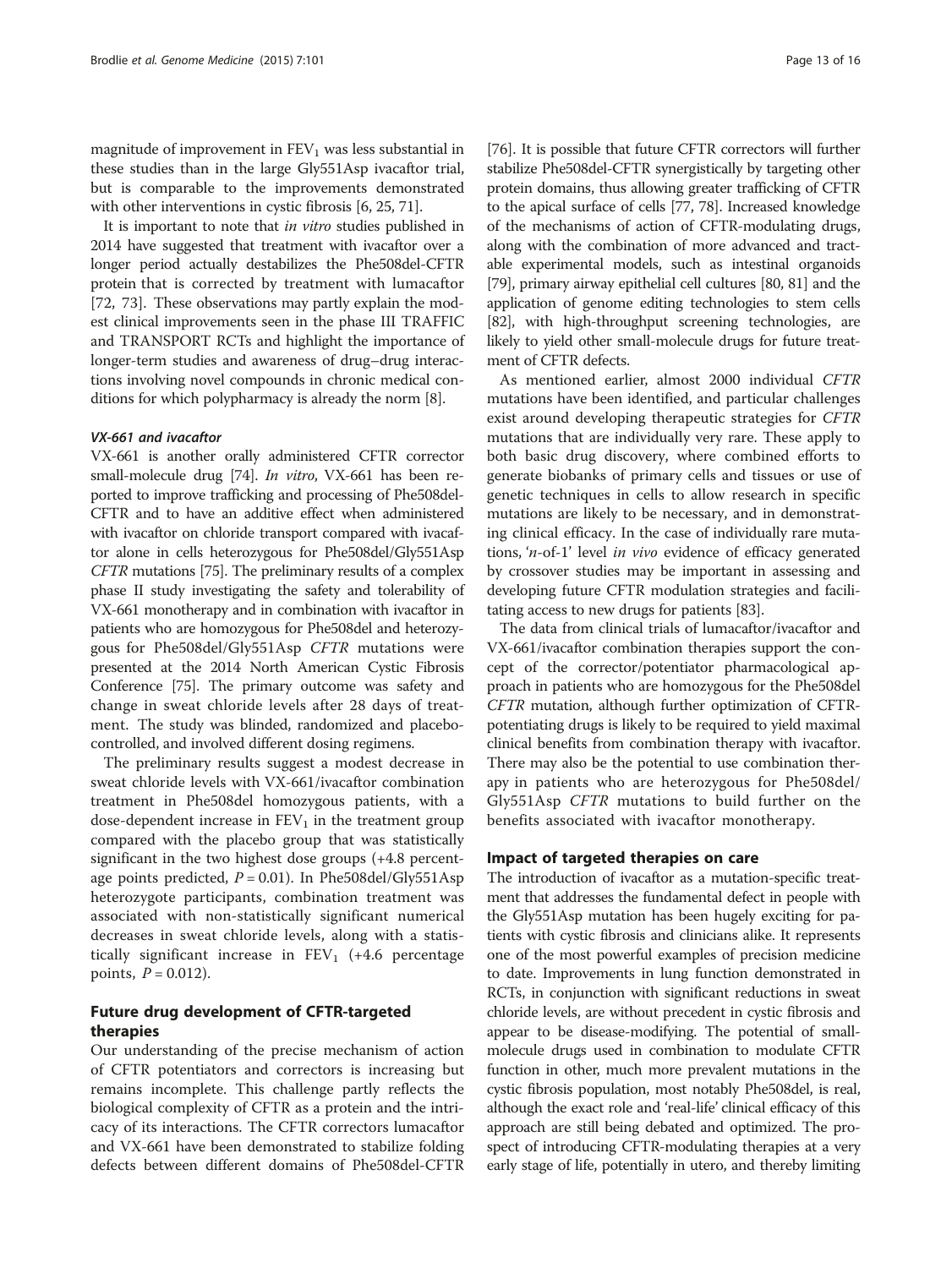<span id="page-13-0"></span>organ damage and preserving function is also conceptually very attractive.

Optimism is appropriate but must be tempered against experience and the realities of drug development. Importantly, the longer-term benefits and effects of CFTR-modulating treatment are yet to be completely elucidated. Additionally, ivacaftor is an extremely expensive drug that costs in the region of US\$300,000 annually per patient. Cost–benefit analyses are fraught with difficulty, because treatment would be lifelong by definition, but may also be disease modifying and be associated with reductions in other treatment costs, as well as potentially having wider societal benefits from increasing the health of people with cystic fibrosis [\[84](#page-15-0)]. Ultimately, a new model of drug development may evolve for orphan conditions such as cystic fibrosis, but in the meantime such targeted treatments are more expensive than previously accepted thresholds for quality-adjusted life years [[85\]](#page-15-0). The less substantial improvements in lung function demonstrated in the TRAFFIC and TRANSPORT studies and approval of ivacaftor/lumacaftor in 2015 by the FDA in the United States are likely to generate further discussions about the cost–benefit ratio associated with treatment [7].

Cystic fibrosis is a complex disease and it is well recognized that although the principals underlying the genetic and functional defects in CFTR have been identified, two individuals with the same CFTR genotype may follow a different natural history and trajectory of their lung disease. The reason for this is undoubtedly multifactorial, including environmental, microbiological and socioeconomic factors, as well as adherence with treatment, with modifier genes also playing a role [[86](#page-15-0)–[89\]](#page-15-0). This heterogeneity adds a further challenge in evaluating responses to new therapeutic interventions and may explain differences in responses between individual patients. In this regard, precision medicine arguably remains a relative term in this area until our understanding increases. It is also likely that heterogeneity between individuals extends to the pharmacokinetics of CFTR-modulating drugs and biomarker responses.

# Conclusions

We have entered a new era of precision medicine in cystic fibrosis. Such precise treatments offer huge potential to target the underlying defects in specific CFTR mutations and alter the disease process, and could be life-changing. However, major challenges lie ahead to demonstrate longer-term benefits of these drugs, to develop compounds that target the most common classes of CFTR mutations, and to establish financially sustainable models of drug development and delivery [[90\]](#page-15-0).

#### Abbreviations

ASL: Airway surface liquid; BMI: Body mass index; CBF: Ciliary beat frequency; CF: Cystic fibrosis; CFQ-R: Revised cystic fibrosis questionnaire; EC<sub>50</sub>: halfmaximum effective concentration; FDA: Food and Drug Administration; FEV1: Baseline forced expiratory volume in 1 second; HBE: Human bronchial epithelial cell; kb: Kilobases; LCI: lung clearance index; PTC: Premature termination codon; RCT: Randomized controlled trial.

#### Competing interests

JSE has provided consultant services to Vertex, Novartis and Gilead; all payments were made to Queen's University Belfast. MB, IJH and KR declare that they have no competing interests.

#### Author details

<sup>1</sup>Institute of Cellular Medicine, Newcastle University and Department of Paediatric Respiratory Medicine, Great North Children's Hospital, Queen Victoria Road, Newcastle NE1 4LP, UK. <sup>2</sup>Department of Paediatric Respiratory Medicine, Great North Children's Hospital, Queen Victoria Road, Newcastle NE1 4LP, UK.<sup>3</sup> Centre for Infection and Immunity, Queen's University Belfast, Health Sciences Building, 97 Lisburn Road, Belfast BT9 7BL, UK.

#### Published online: 24 September 2015

#### References

- 1. Chirieac LR. Emerging targeted therapies in cancer. Arch Pathol Lab Med. 2012;136:474–5.
- 2. Slamon DJ, Leyland-Jones B, Shak S, Fuchs H, Paton V, Bajamonde A, et al. Use of chemotherapy plus a monoclonal antibody against HER2 for metastatic breast cancer that overexpresses HER2. N Engl J Med. 2001;344:783–92.
- 3. Collins FS, Varmus H. A new initiative on precision medicine. N Engl J Med. 2015;372:793–5.
- 4. Hall IP. Stratified medicine: drugs meet genetics. Eur Respir Rev. 2013;22:53–7.
- 5. Riordan JR, Rommens JM, Kerem B, Alon N, Rozmahel R, Grzelczak Z, et al. Identification of the cystic fibrosis gene: cloning and characterization of complementary DNA. Science. 1989;245:1066–73.
- 6. Ramsey BW, Davies J, McElvaney NG, Tullis E, Bell SC, Drevinek P, et al. A CFTR potentiator in patients with cystic fibrosis and the G551D mutation. N Engl J Med. 2011;365:1663–72.
- 7. FDA approves new treatment for cystic fibrosis. [http://www.fda.gov/](http://www.fda.gov/newsevents/newsroom/pressannouncements/ucm453565.htm) [newsevents/newsroom/pressannouncements/ucm453565.htm.](http://www.fda.gov/newsevents/newsroom/pressannouncements/ucm453565.htm)
- 8. Wainwright CE, Elborn JS, Ramsey BW, Marigowda G, Huang X, Cipolli M, et al. Lumacaftor–ivacaftor in patients with cystic fibrosis homozygous for Phe508del CFTR. N Engl J Med. 2015;373:220–31.
- 9. O'Sullivan BP, Freedman SD. Cystic fibrosis. Lancet. 2009;373:1891–904.
- 10. Corvol H, Thompson KE, Tabary O, le Rouzic P, Guillot L. Translating the genetics of cystic fibrosis to personalized medicine. Transl Res. 2015. doi[:10.1016/j.trsl.2015.04.008](http://dx.doi.org/10.1016/j.trsl.2015.04.008).
- 11. Bompadre SG, Sohma Y, Li M, Hwang TC. G551D and G1349D, two CFassociated mutations in the signature sequences of CFTR, exhibit distinct gating defects. J Gen Physiol. 2007;129:285–98.
- 12. Cheng SH, Gregory RJ, Marshall J, Paul S, Souza DW, White GA, et al. Defective intracellular transport and processing of CFTR is the molecular basis of most cystic fibrosis. Cell. 1990;63:827–34.
- 13. Lukacs GL, Chang XB, Bear C, Kartner N, Mohamed A, Riordan JR, et al. The ΔF508 mutation decreases the stability of cystic fibrosis transmembrane conductance regulator in the plasma membrane. Determination of functional half-lives on transfected cells. J Biol Chem. 1993;268:21592–8.
- 14. Sheppard DN, Welsh MJ. Structure and function of the CFTR chloride channel. Physiol Rev. 1999;79:S23–45.
- 15. Welsh MJ, Smith AE. Molecular mechanisms of CFTR chloride channel dysfunction in cystic fibrosis. Cell. 1993;73:1251–4.
- 16. Dalemans W, Barbry P, Champigny G, Jallat S, Dott K, Dreyer D, et al. Altered chloride ion channel kinetics associated with the ΔF508 cystic fibrosis mutation. Nature. 1991;354:526–8.
- 17. Matsui H, Grubb BR, Tarran R, Randell SH, Gatzy JT, Davis CW, et al. Evidence for periciliary liquid layer depletion, not abnormal ion composition, in the pathogenesis of cystic fibrosis airways disease. Cell. 1998;95:1005–15.
- 18. Button B, Cai LH, Ehre C, Kesimer M, Hill DB, Sheehan JK, et al. A periciliary brush promotes the lung health by separating the mucus layer from airway epithelia. Science. 2012;337:937–41.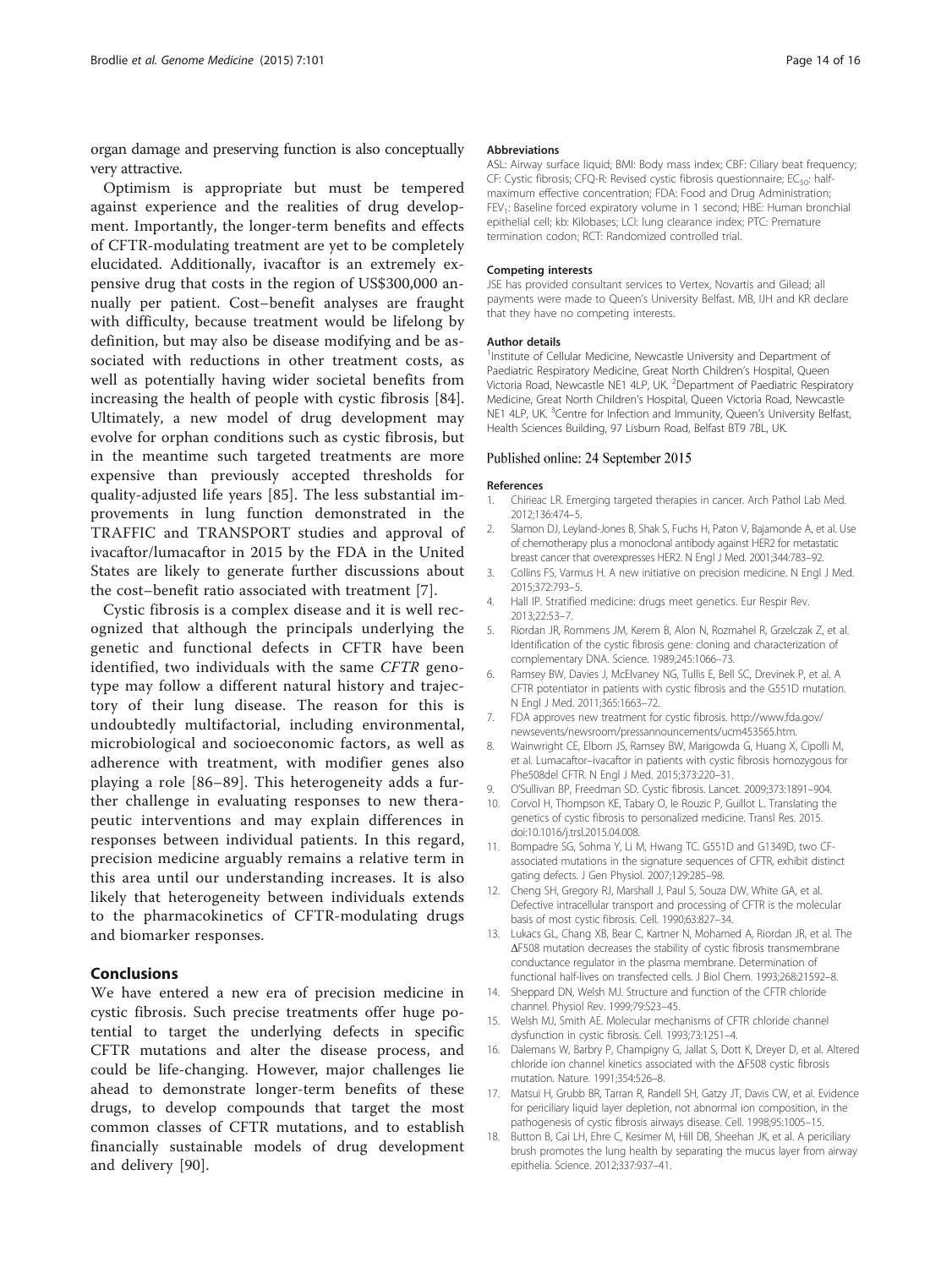- <span id="page-14-0"></span>19. Pezzulo AA, Tang XX, Hoegger MJ, Alaiwa MH, Ramachandran S, Moninger TO, et al. Reduced airway surface pH impairs bacterial killing in the porcine cystic fibrosis lung. Nature. 2012;487:109–13.
- 20. Cohen-Cymberknoh M, Kerem E, Ferkol T, Elizur A. Airway inflammation in cystic fibrosis: molecular mechanisms and clinical implications. Thorax. 2013;68:1157–62.
- 21. Brodlie M, McKean MC, Johnson GE, Gray J, Fisher AJ, Corris PA, et al. Ceramide is increased in the lower airway epithelium of people with advanced cystic fibrosis lung disease. Am J Resp Crit Care Med. 2010;182:369–75.
- 22. Teichgraber V, Ulrich M, Endlich N, Riethmuller J, Wilker B, De Oliveira-Munding CC, et al. Ceramide accumulation mediates inflammation, cell death and infection susceptibility in cystic fibrosis. Nat Med. 2008;14:382–91.
- 23. Somaraju UR, Solis-Moya A. Pancreatic enzyme replacement therapy for people with cystic fibrosis. Cochrane Database Syst Rev. 2014;10:CD008227.
- 24. Warnock L, Gates A, van der Schans CP. Chest physiotherapy compared to no chest physiotherapy for cystic fibrosis. Cochrane Database Syst Rev. 2013;9:CD001401.
- 25. Jones AP, Wallis C. Dornase alfa for cystic fibrosis. Cochrane Database Syst Rev. 2010;3:CD001127.
- 26. Elkins MR, Robinson M, Rose BR, Harbour C, Moriarty CP, Marks GB, et al. A controlled trial of long-term inhaled hypertonic saline in patients with cystic fibrosis. N Engl J Med. 2006;354:229–40.
- 27. Smyth AR, Walters S. Prophylactic anti-staphylococcal antibiotics for cystic fibrosis. Cochrane Database Syst Rev. 2014;11:CD001912.
- 28. Mahadeva R, Webb K, Westerbeek RC, Carroll NR, Dodd ME, Bilton D, et al. Clinical outcome in relation to care in centres specialising in cystic fibrosis: cross sectional study. BMJ. 1998;316:1771–5.
- 29. Dodge JA, Lewis PA, Stanton M, Wilsher J. Cystic fibrosis mortality and survival in the UK: 1947–2003. Eur Respir J. 2007;29:522–6.
- 30. De Boeck K, Wilschanski M, Castellani C, Taylor C, Cuppens H, Dodge J, et al. Cystic fibrosis: terminology and diagnostic algorithms. Thorax. 2006;61:627–35.
- 31. Modi AC, Quittner AL. Barriers to treatment adherence for children with cystic fibrosis and asthma: what gets in the way? J Pediatr Psychol. 2006;31:846–58.
- 32. McKone EF, Emerson SS, Edwards KL, Aitken ML. Effect of genotype on phenotype and mortality in cystic fibrosis: a retrospective cohort study. Lancet. 2003;361:1671–6.
- 33. Armstrong DK, Cunningham S, Davies JC, Alton EW. Gene therapy in cystic fibrosis. Arch Dis Child. 2014;99:465–8.
- 34. Alton EWFW, Armstrong DK, Ashby D, Bayfield KJ, Bilton D, Bloomfield EV, et al. Repeated nebulisation of non-viral CFTR gene therapy in patients with cystic fibrosis: a randomised, double-blind, placebo-controlled, phase 2b trial. Lancet Respir Med. 2015. doi:[10.1016/S2213-2600\(15\)00245-3.](http://dx.doi.org/10.1016/S2213-2600(15)00245-3)
- 35. Schwank G, Koo BK, Sasselli V, Dekkers JF, Heo I, Demircan T, et al. Functional repair of CFTR by CRISPR/Cas9 in intestinal stem cell organoids of cystic fibrosis patients. Cell Stem Cell. 2013;13:653–8.
- 36. Van Goor F, Hadida S, Grootenhuis PD, Burton B, Cao D, Neuberger T, et al. Rescue of CF airway epithelial cell function in vitro by a CFTR potentiator, VX-770. Proc Natl Acad Sci U S A. 2009;106:18825–30.
- 37. Cai ZW, Liu J, Li HY, Sheppard DN. Targeting F508del-CFTR to develop rational new therapies for cystic fibrosis. Acta Pharmacol Sin. 2011;32:693–701.
- 38. Farinha CM, Matos P, Amaral MD. Control of cystic fibrosis transmembrane conductance regulator membrane trafficking: not just from the endoplasmic reticulum to the Golgi. FEBS J. 2013;280:4396–406.
- 39. Denning GM, Anderson MP, Amara JF, Marshall J, Smith AE, Welsh MJ. Processing of mutant cystic fibrosis transmembrane conductance regulator is temperature-sensitive. Nature. 1992;358:761–4.
- 40. Van Goor F, Hadida S, Grootenhuis PD, Burton B, Stack JH, Straley KS, et al. Correction of the F508del-CFTR protein processing defect in vitro by the investigational drug VX-809. Proc Natl Acad Sci U S A. 2011;108:18843–8.
- 41. Ledford H. Drug bests cystic-fibrosis mutation. Nature. 2012;482:145.
- 42. Accurso FJ, Rowe SM, Clancy JP, Boyle MP, Dunitz JM, Durie PR, et al. Effect of VX-770 in persons with cystic fibrosis and the G551D-CFTR mutation. N Engl J Med. 2010;363:1991–2003.
- 43. Davies JC, Wainwright CE, Canny GJ, Chilvers MA, Howenstine MS, Munck A, et al. Efficacy and safety of ivacaftor in patients aged 6 to 11 years with cystic fibrosis with a G551D mutation. Am J Resp Crit Care Med. 2013;187:1219–25.
- 44. Davies J, Sheridan H, Bell N, Cunningham S, Davis SD, Elborn JS, et al. Assessment of clinical response to ivacaftor with lung clearance index in cystic fibrosis

patients with a G551D-CFTR mutation and preserved spirometry: a randomised controlled trial. Lancet Respir Med. 2013;1:630–8.

- 45. Barry PJ, Plant BJ, Nair A, Bicknell S, Simmonds NJ, Bell NJ, et al. Effects of ivacaftor in patients with cystic fibrosis who carry the G551D mutation and have severe lung disease. Chest. 2014;146:152-8.
- 46. Sermet-Gaudelus I. Ivacaftor treatment in patients with cystic fibrosis and the G551D-CFTR mutation. Eur Resp Rev. 2013;22:66–71.
- 47. Yu H, Burton B, Huang CJ, Worley J, Cao D, Johnson Jr JP, et al. Ivacaftor potentiation of multiple CFTR channels with gating mutations. J Cyst Fibros. 2012;11:237–45.
- 48. Van Goor F, Yu H, Burton B, Hoffman BJ. Effect of ivacaftor on CFTR forms with missense mutations associated with defects in protein processing or function. J Cyst Fibros. 2014;13:29–36.
- 49. de Nooijer RA, Nobel JM, Arets HG, Bot AG, van Berkhout FT, de Rijke YB, et al. Assessment of CFTR function in homozygous R117H-7 T subjects. J Cyst Fibros. 2011;10:326–32.
- 50. Van Goor F, Straley KS, Cao D, Gonzalez J, Hadida S, Hazlewood A, et al. Rescue of ΔF508-CFTR trafficking and gating in human cystic fibrosis airway primary cultures by small molecules. Am J Physiol. 2006;290:L1117–30.
- 51. De Boeck K, Munck A, Walker S, Faro A, Hiatt P, Gilmartin G, et al. Efficacy and safety of ivacaftor in patients with cystic fibrosis and a non-G551D gating mutation. J Cyst Fibros. 2014;13:674–80.
- 52. Thauvin-Robinet C, Munck A, Huet F, Genin E, Bellis G, Gautier E, et al. The very low penetrance of cystic fibrosis for the R117H mutation: a reappraisal for genetic counselling and newborn screening. J Med Genet. 2009;46:752–8.
- 53. Moss RB, Flume PA, Elborn JS, Cooke J, Rowe SM, McColl SA, et al. Efficacy and safety of ivacaftor treatment in subjects with cystic fibrosis who have an R117H-CFTR mutation. Lancet Respir Med. 2015. In press.
- 54. Flume PA, Liou TG, Borowitz DS, Li H, Yen K, Ordonez CL, et al. Ivacaftor in subjects with cystic fibrosis who are homozygous for the F508del-CFTR mutation. Chest. 2012;142:718–24.
- 55. Borthwick LA, Botha P, Verdon B, Brodlie MJ, Gardner A, Bourn D, et al. Is CFTR-delF508 really absent from the apical membrane of the airway epithelium? PLoS One. 2011;6:e23226.
- 56. McKone EF, Borowitz D, Drevinek P, Griese M, Konstan MW, Wainwright C, et al. Long-term safety and efficacy of ivacaftor in patients with cystic fibrosis who have the Gly551Asp-CFTR mutation: a phase 3, open-label extension study (PERSIST). Lancet Respir Med. 2014;2:902–10.
- 57. Rowe SM, Heltshe SL, Gonska T, Donaldson SH, Borowitz D, Gelfond D, et al. Clinical mechanism of the cystic fibrosis transmembrane conductance regulator potentiator ivacaftor in G551D-mediated cystic fibrosis. Am J Resp Crit Care Med. 2014;190:175–84.
- 58. Molloy K, McElvaney NG. Ivacaftor: from bench to bedside…and back again. Am J Resp Crit Care Med. 2014;190:128–9.
- 59. Sermet-Gaudelus I, Boeck KD, Casimir GJ, Vermeulen F, Leal T, Mogenet A, et al. Ataluren (PTC124) induces cystic fibrosis transmembrane conductance regulator protein expression and activity in children with nonsense mutation cystic fibrosis. Am J Resp Crit Care Med. 2010;182:1262–72.
- 60. Welch EM, Barton ER, Zhuo J, Tomizawa Y, Friesen WJ, Trifillis P, et al. PTC124 targets genetic disorders caused by nonsense mutations. Nature. 2007;447:87–91.
- 61. Thursfield RM, Davies JC. Cystic fibrosis: therapies targeting specific gene defects. Paediatr Respir Rev. 2012;13:215–9.
- 62. McElroy SP, Nomura T, Torrie LS, Warbrick E, Gartner U, Wood G, et al. A lack of premature termination codon read-through efficacy of PTC124 (Ataluren) in a diverse array of reporter assays. PLoS Biol. 2013;11:e1001593.
- Bushby K, Finkel R, Wong B, Barohn R, Campbell C, Comi GP, et al. Ataluren treatment of patients with nonsense mutation dystrophinopathy. Muscle Nerve. 2014;50:477–87.
- 64. Kerem E, Hirawat S, Armoni S, Yaakov Y, Shoseyov D, Cohen M, et al. Effectiveness of PTC124 treatment of cystic fibrosis caused by nonsense mutations: a prospective phase II trial. Lancet. 2008;372:719–27.
- 65. Wilschanski M, Miller LL, Shoseyov D, Blau H, Rivlin J, Aviram M, et al. Chronic ataluren (PTC124) treatment of nonsense mutation cystic fibrosis. Eur Respir J. 2011;38:59–69.
- 66. Kerem E, Konstan MW, De Boeck K, Accurso FJ, Sermet-Gaudelus I, Wilschanski M, et al. Ataluren for the treatment of nonsense-mutation cystic fibrosis: a randomised, double-blind, placebo-controlled phase 3 trial. Lancet Respir Med. 2014;2:539–47.
- 67. Study of Ataluren in Nonsense Mutation Cystic Fibrosis (ACT CF). [https://](https://clinicaltrials.gov/ct2/show/NCT02139306) [clinicaltrials.gov/ct2/show/NCT02139306](https://clinicaltrials.gov/ct2/show/NCT02139306).